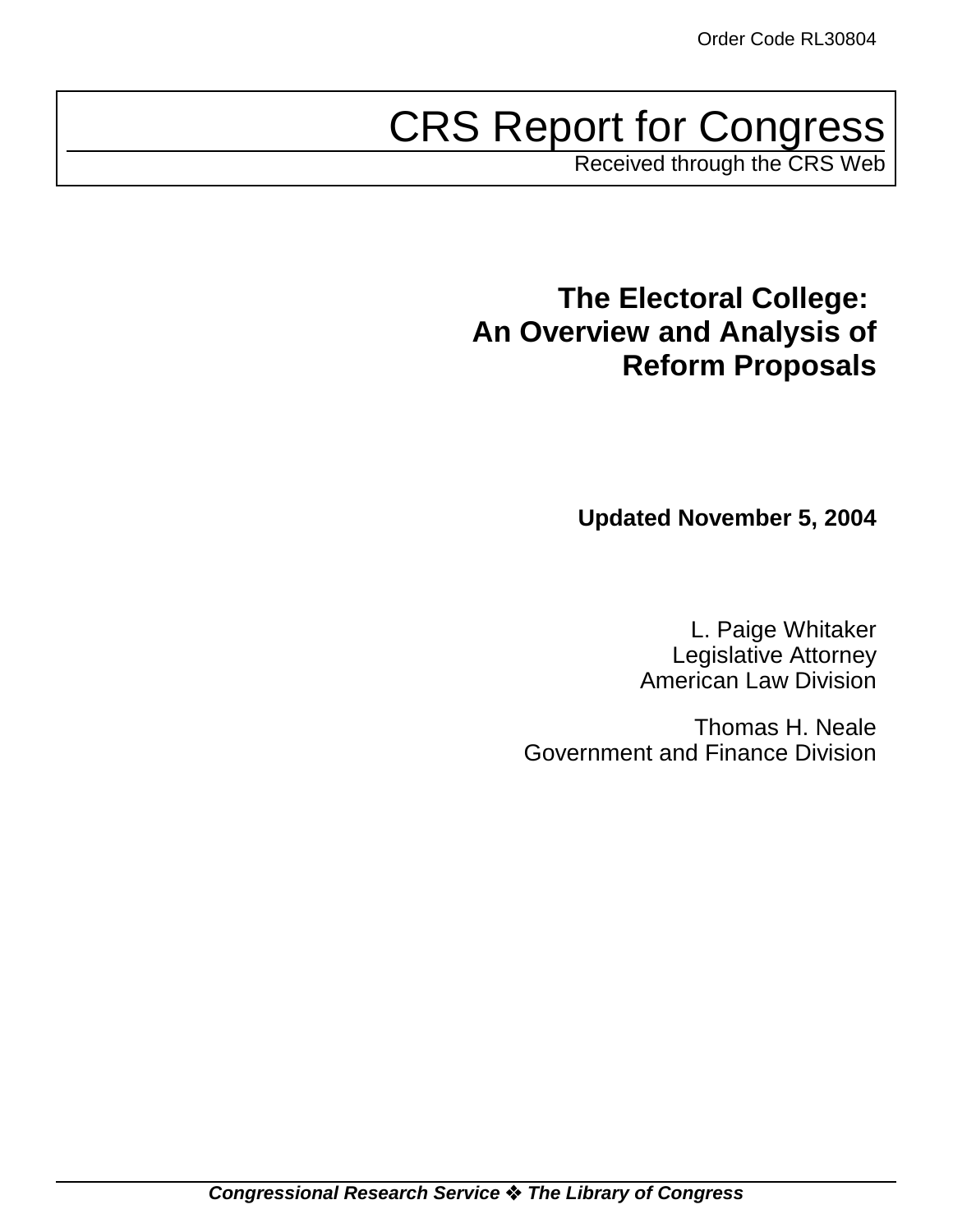# The Electoral College: An Overview and Analysis of Reform Proposals

# **Summary**

American voters elect the President and Vice President of the United States indirectly, through an arrangement known as the electoral college system. The electoral college system comprises a complex mosaic of constitutional provisions, state and federal laws, and political party rules and practices.

Although the electoral college system has delivered uncontested results in 46 out of 50 presidential elections since it assumed its present constitutional form in 1804, it has been the subject of persistent criticism and frequent proposals for reform. Reform advocates cite several problems with the current system, including a close or multi-candidate election can result in no electoral college majority, leading to a contingent election in Congress; the current system can result in the election of a President and Vice President who received a majority of electoral votes, but fewer popular votes, than their opponents; the formula for assignment of electoral votes is claimed to provide an unfair advantage for less populous states and does not account for population changes between censuses; and the winner-take-all system used by most states does not recognize the proportional strength of the losing major party, minor party, and independent candidates. On the other hand, defenders assert that the electoral college system is an integral and vital component of federalism, that it has a 92% record of non-controversial results, and that it promotes an ideologically and geographically broad two-party system. They maintain that repair of the electoral college system, rather than abolition, would eliminate any perceived defects while retaining its overall strengths.

Proponents of presidential election reform generally advocate either completely eliminating the electoral college system, replacing it with direct popular election, or repairing perceived defects in the existing system. The direct election alternative would replace the electoral college with a single, nationwide count of popular votes. That is, the candidates winning a plurality of votes would be elected; most proposals provide for a runoff election if no candidates received a minimum of 40% of the popular vote. Electoral college reform proposals include (1) the district plan, awarding each state's two at-large electoral votes to the statewide popular vote winners, and one electoral vote to the winning candidates in each congressional district; (2) the proportional plan, awarding electoral votes in states in direct proportion to the popular vote gained in the state by each candidate; and (3) the automatic plan, awarding all of each state's electoral votes directly on a winner-takeall basis to the statewide vote winners. Major reforms of the system can be effected only by constitutional amendment, a process that requires two-thirds approval by both houses of Congress, followed by ratification by three-fourths (38) of the states, usually within a period of seven years. This report will be updated as events warrant. For further information, please consult CRS Report RL32611, *The Electoral College: How It Works in Contemporary Presidential Elections*, by Thomas H. Neale, and CRS Report RL32612, *The Electoral College: Reform Proposals in the 108th Congress*, by Thomas H. Neale.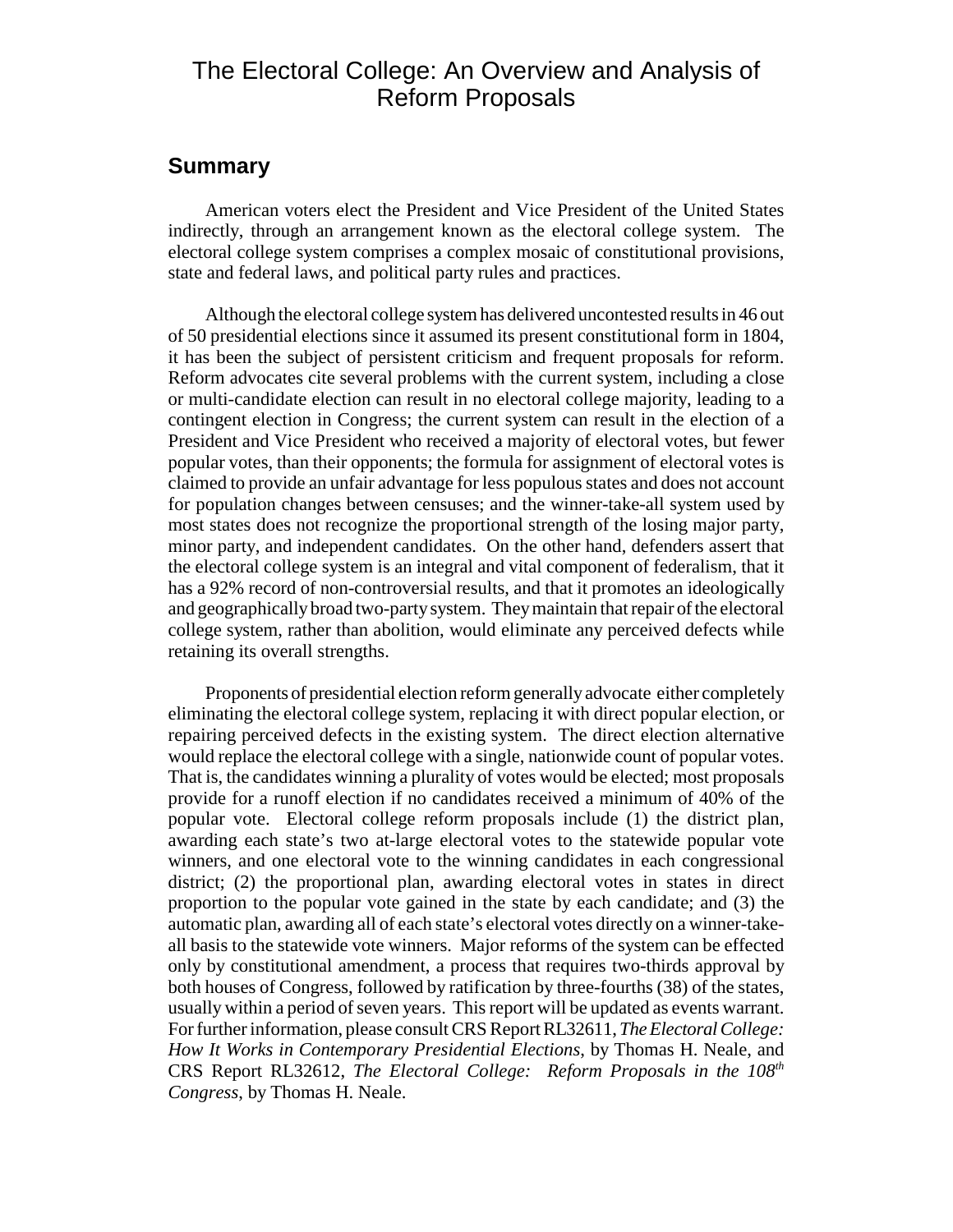# **Contents**

| The Minority President: An Electoral College Misfire $\ldots \ldots \ldots \ldots$                                  |
|---------------------------------------------------------------------------------------------------------------------|
|                                                                                                                     |
|                                                                                                                     |
|                                                                                                                     |
| The General Ticket or Winner-Take-All System 9                                                                      |
| The District System $\ldots \ldots \ldots \ldots \ldots \ldots \ldots \ldots \ldots \ldots \ldots \ldots \ldots 10$ |
|                                                                                                                     |
| The Faithless Elector $\dots\dots\dots\dots\dots\dots\dots\dots\dots\dots\dots\dots\dots\dots 10$                   |
| Presidential Succession: Between Nomination and Inauguration  13                                                    |
|                                                                                                                     |
|                                                                                                                     |
|                                                                                                                     |
|                                                                                                                     |
| The Direct Election Plan: Elimination of the Electoral College  18                                                  |
|                                                                                                                     |
|                                                                                                                     |
|                                                                                                                     |
|                                                                                                                     |
|                                                                                                                     |
| Reform Proposals Following the 2000 Presidential Election  24                                                       |
|                                                                                                                     |
| Concluding Observations: Prospects for Reform  25                                                                   |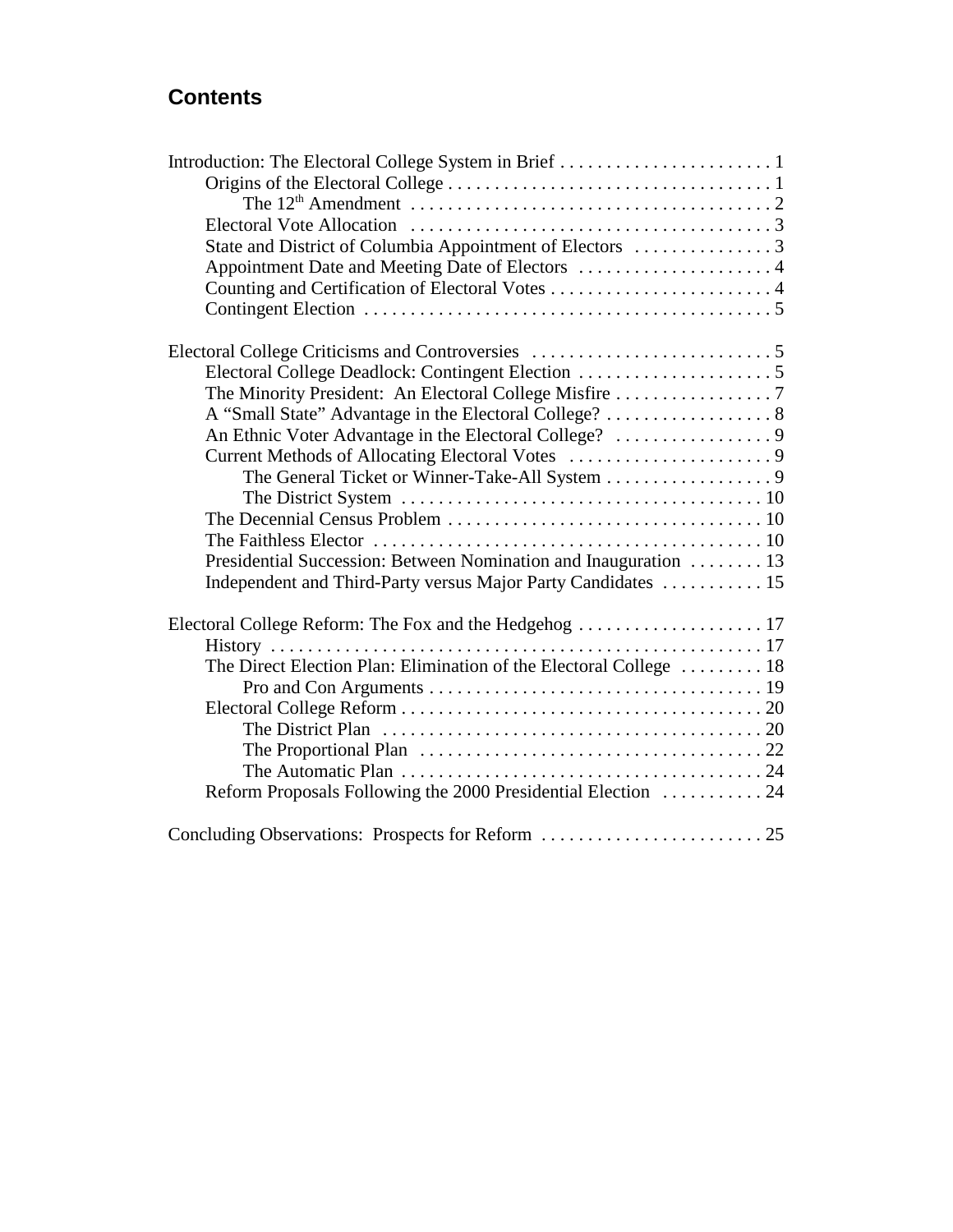# The Electoral College: An Overview and Analysis of Reform Proposals

# **Introduction: The Electoral College System in Brief**

The President and the Vice President of the United States are elected indirectly by an institution known as the electoral college. The U.S. Constitution, in Article II, Section 1, Clause 2, as amended by the  $12<sup>th</sup>$  Amendment, together with a series of implementing federal statutes,<sup>1</sup> provides the broad framework through which electors are appointed and by which they cast votes for the President and Vice President.

# **Origins of the Electoral College**

The method of electing the President and Vice President was the subject of considerable discussion at the Constitutional Convention of 1787. While some delegates favored direct election of the President, others opposed it on the grounds that the people would lack sufficient knowledge of the character and qualifications of presidential and vice presidential candidates to make intelligent electoral decisions. Indirect election of the chief executive, by Congress, the legislatures of the states, or even by electors drawn by lot, enjoyed equally wide or greater support. Moreover, the delegates were reluctant to set uniform national voting standards for federal elections, believing this to be a prerogative of the states. Finally, delegates from less populous states feared that presidential elections might be dominated by a few large states.<sup>2</sup>

The Convention settled on a compromise plan: the electoral college system.<sup>3</sup> It provides for the election of the President and Vice President by electors appointed by each state in a manner determined by its legislature. The electors then meet in their respective states to vote. Among its more attractive elements, it removed election from Congress, thus reinforcing separation of powers, acknowledged the federal principle by requiring electoral votes to be cast by state, and made it at least possible that some of the people would be able to vote, albeit indirectly, for the nation's chief executive. For instance, while the Constitution did not mandate popular participation in the selection of electors, neither did it prohibit it, leaving the question to state discretion. In fact, the states moved to provide for direct popular choice of electors by the voters beginning in the late  $18<sup>th</sup>$  Century. By 1836, only

<sup>&</sup>lt;sup>1</sup> The implementing statutes are codified at 3 U.S.C. §§ 1-17.

 $^2$  Congressional Quarterly, Inc., Presidential Elections Since 1789 1 (2d ed. 1980).

<sup>3</sup> R. Gordon Hoxie, *Alexander Hamilton and the Electoral System Revisited,* 18 Presidential Studies Q. 717-20 (1987)(arguing that the electoral college represented a compromise between those advocating direct election of the President and those advocating that state or federal representatives should elect the President).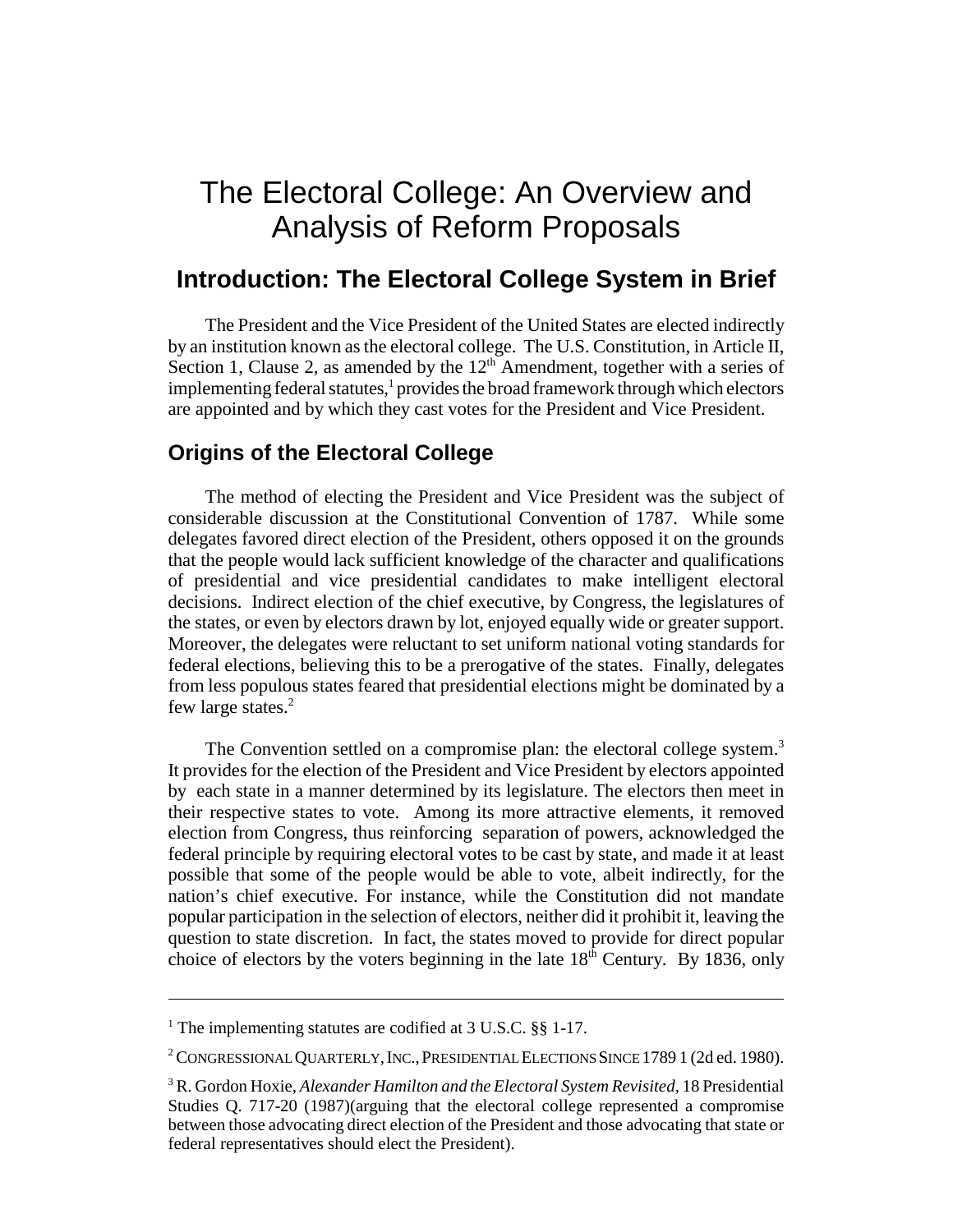South Carolina's legislature continued to select the state's presidential electors, and since the Civil War, electors have been popularly chosen in all states.

### **The 12th Amendment.**

The Constitution originally provided that each elector would cast two votes, for different persons, for President. The person winning the most electoral votes, provided the total was a majority of the total number of electors, would become President; the person winning the next largest number would become Vice President. There was to be no separate vote for Vice President. This system understandably failed to envision the growth of political parties in the new republic, which would nominate unified tickets of nominees for President and Vice President.<sup>4</sup> The system worked as intended only for the two elections won by George Washington. By 1796, a nascent party system proposed competing candidacies of John Adams and Thomas Pinckney for the federalists, and Thomas Jefferson and Aaron Burr for the antifederalists or republicans.<sup>5</sup> In each case, the second named candidate was clearly intended to be nominated for Vice President, but because electoral votes were undifferentiated, it was necessary for at least one elector on the winning team to cast a vote for a candidate other than the designated vice presidential nominee, in order to avoid a tie for the presidency.

When Adams and Jefferson again contested the election of 1800, with Burr again as Jefferson's designated vice presidential running mate, the republicans won a solid majority of electors, but failed to have one elector cast his vote for someone other than Jefferson. Jefferson and Burr were thus tied for the presidency, and the election went to the House of Representatives. The electoral college "misfire" threw the nation into its first, and one of its worst, constitutional crises, as federalists and dissident republicans plotted and caballed to deny Jefferson the presidency. The House required 35 deadlocked ballots before the impasse was broken and Jefferson was elected.

The shock of the 1800 election led directly to proposal of the  $12<sup>th</sup>$  Amendment in 1803 and its speedy ratification in 1804. The system was revised so that electors would cast one vote each for President and Vice President, thus compartmentalizing the two contests. As before, the candidates who gained a majority of electoral votes would be elected President and Vice President; if there were no majority, the House

<sup>&</sup>lt;sup>4</sup> The founders feared and deprecated the whole idea of competing political factions, or parties, which they associated with what they viewed as the worst excesses of the British system. In the electoral college, they sought, perhaps ingenuously, to craft a system where electors chosen by, or simply in touch with, the people would cast non-politically motivated votes for the best candidates for President.

<sup>&</sup>lt;sup>5</sup> Adams was elected President, but too many federalist electors cast their second votes for candidates other than Pinckney, so Jefferson came in second in the total number of electoral votes, and was thus elected Vice President. This revealed another unintended consequence of the original constitutional provisions, since Adams and Jefferson, now President and Vice President, were bitter political enemies.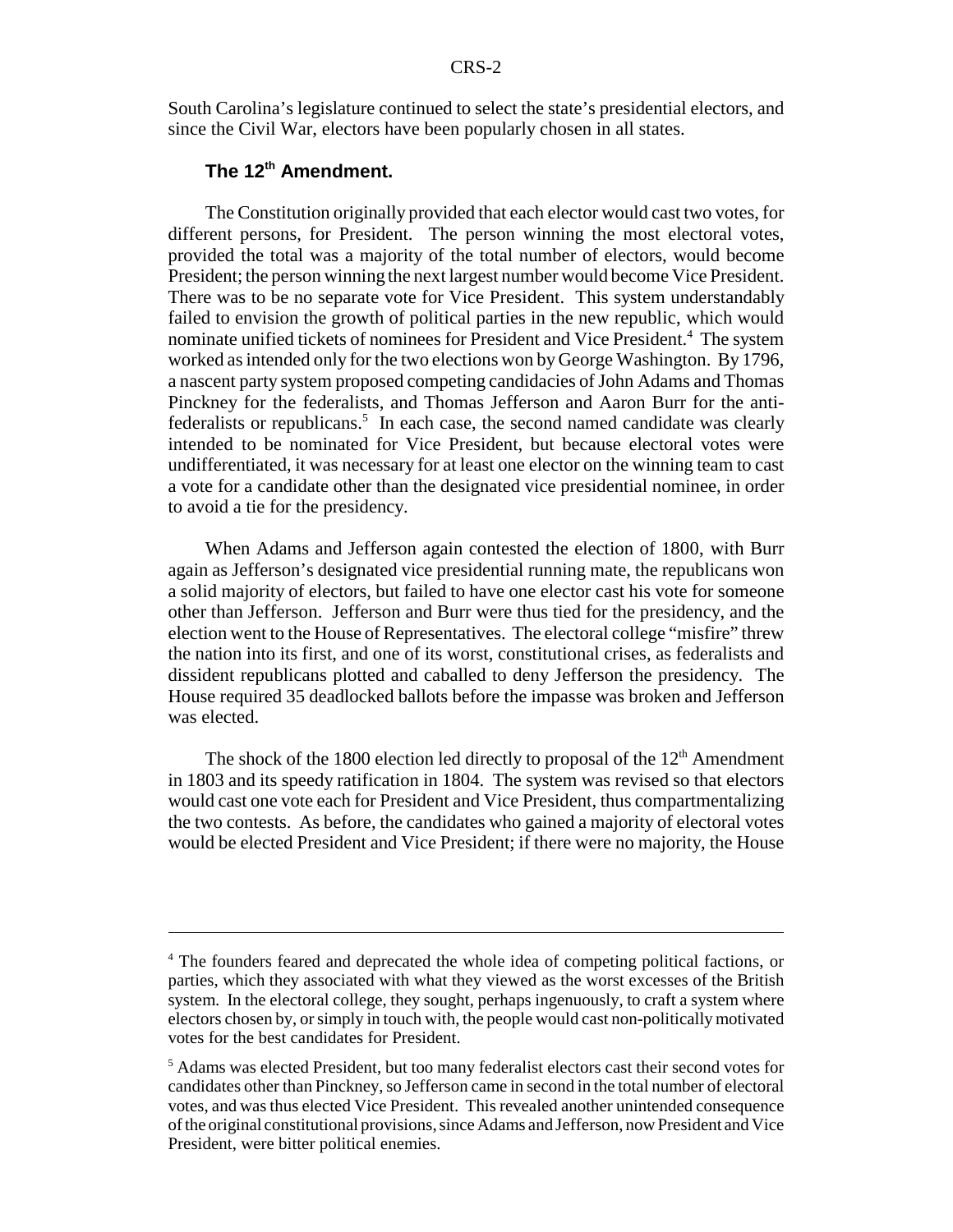of Representatives would elect the President and the Senate, the Vice President.<sup>6</sup> The  $12<sup>th</sup>$  Amendment is the most recent constitutional change to the electoral college system.

# **Electoral Vote Allocation**

The total number of electors comprising the electoral college equals the total combined congressional representation of each state (House plus Senate seats), plus three electors representing the District of Columbia.<sup>7</sup> After each decennial census, as the states gain or lose population and, consequently, gain or lose Representatives in the House, the number of electors assigned to each state may change to reflect the new apportionment. Presently, 538 electors are apportioned to the states and the District of Columbia based on: (1) 100 Senators; (2) 435 Representatives; and (3) 3 electors representing the District of Columbia. The current allocation of electoral votes by state, which remains in effect for the 2004 and 2008 presidential elections, follows.

| Alabama              | 9  | Kentucky             | 8  | North Dakota   | 3  |
|----------------------|----|----------------------|----|----------------|----|
| Alaska               | 3  | Louisiana            | 9  | Ohio           | 20 |
| Arizona              | 10 | Maine                | 4  | Oklahoma       |    |
| Arkansas             | 6  | Maryland             | 10 | Oregon         |    |
| California           | 55 | <b>Massachusetts</b> | 12 | Pennsylvania   | 21 |
| Colorado             | 9  | Michigan             | 17 | Rhode Island   |    |
| Connecticut          |    | Minnesota            | 10 | South Carolina |    |
| Delaware             | 3  | Mississippi          | 6  | South Dakota   |    |
| District of Columbia | 3  | Missouri             | 11 | Tennessee      |    |
| Florida              | 27 | Montana              | 3  | Texas          | 34 |
| Georgia              | 15 | Nebraska             | 5  | Utah           | 5  |
| Hawaii               | 4  | Nevada               | 5  | Vermont        |    |
| Idaho                | 4  | New Hampshire        | 4  | Virginia       | 13 |
| <b>Illinois</b>      | 21 | New Jersey           | 15 | Washington     | 11 |
| Indiana              | 11 | New Mexico           | 5  | West Virginia  |    |
| Iowa                 | 7  | New York             | 31 | Wisconsin      | 10 |
| <b>Kansas</b>        | 6  | North Carolina       | 15 | Wyoming        | 3  |

Total: 538 electoral college votes; 270 votes constitute a majority.

# **State and District of Columbia Appointment of Electors**

Under Article II, Section 1, Clause 2 of the Constitution, as amended by the  $12<sup>th</sup>$ Amendment in 1804, each state is required to appoint electors in the manner directed by its state legislature. In 1961, the  $23<sup>rd</sup>$  Amendment provided for three electors from the District of Columbia. The Commonwealth of Puerto Rico, Guam, the U.S.

<sup>&</sup>lt;sup>6</sup> For additional information on this process, known as contingent election, please consult CRS Report RS20300, *Election of the President and Vice President by Congress: Contingent Election*, by Thomas H. Neale.

<sup>7</sup> U.S. CONST. amend. XXIII.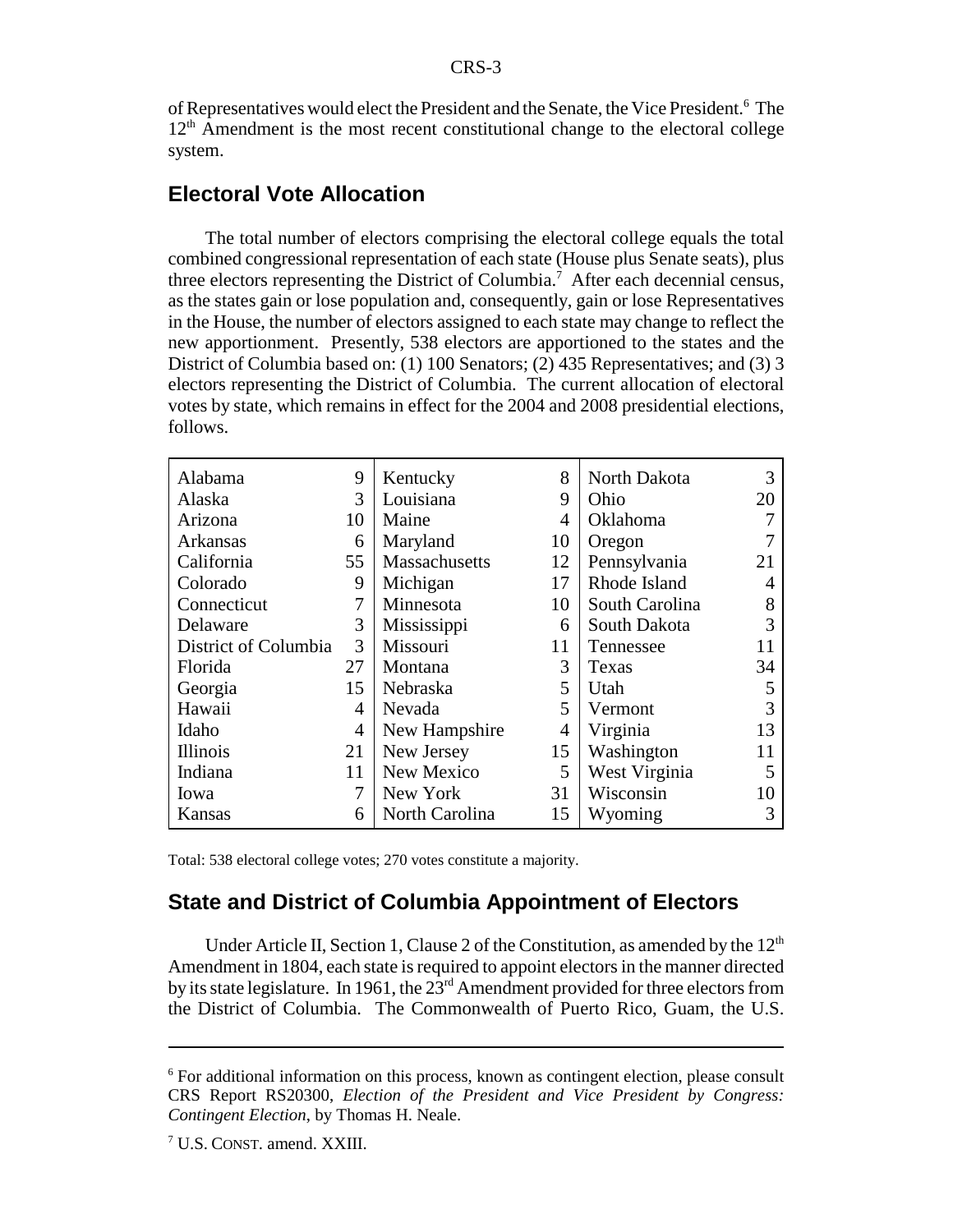Virgin Islands, and American Samoa are not constitutionally entitled to electors, because they are not states.

# **Appointment Date and Meeting Date of Electors**

Article II provides that Congress may determine the date for selecting electors and mandates that the date chosen be uniform throughout the United States. $8$ Accordingly, Congress, in 1845, enacted federal law establishing the Tuesday after the first Monday in November in every presidential election year as the general election date for the choice of electors.<sup>9</sup> Voters also choose U.S. Senators and Representatives and a wide range of state and local officials at this time, which is generally known as national election day. Election day falls on November 2 in 2004. Article II further authorizes Congress to determine the date for the electors to meet and cast their ballots<sup>10</sup> and, hence, federal law provides that on the Monday after the second Wednesday in December following each presidential election, the electors meet at a place designated by each state to vote for the President and Vice President.<sup>11</sup> The electors will meet on December 13 in 2004.

# **Counting and Certification of Electoral Votes**

After the electoral college delegations meet in their states and cast votes for President and Vice President, according to the  $12<sup>th</sup>$  Amendment and applicable federal law, the certified results are transmitted to Congress and to other designated authorities.<sup>12</sup> On January 6, following the election, the Senate and the House of Representatives, with the President of the Senate (the Vice President of the United States) serving as the presiding officer, meet in joint session to count the electoral votes.13 The presidential and vice presidential candidates receiving a majority of the total number of electoral votes are then declared to be elected President and Vice President.<sup>14</sup>

Objections to either individual electoral votes or state electoral vote totals may be made by Members of Congress at the joint electoral vote count session. Such objections must be presented in writing and signed by one Senator and one Representative to be in order. If a valid objection is raised, the session recesses; the Senate returns to its own chamber, and the two houses deliberate separately on the question. Debate is limited to two hours, and each Member is limited to five minutes

<sup>8</sup> U.S. CONST. art. II, § 1, cl. 3.

<sup>&</sup>lt;sup>9</sup> 3 U.S.C. § 1. ("The electors of President and Vice President shall be appointed, in each State, on the Tuesday next after the first Monday in November, in every fourth year succeeding every election of a President and Vice President.") June 25, 1948, ch. 644, 62 Stat. 672.

 $10$  U.S. CONST. art. II, § 1, cl. 3.

 $11$  2 U.S.C. § 7.

<sup>12 3</sup> U.S.C. §§ 9, 10, 11.

 $13$  3 U.S.C.  $8$  15.

<sup>14</sup> *Id.*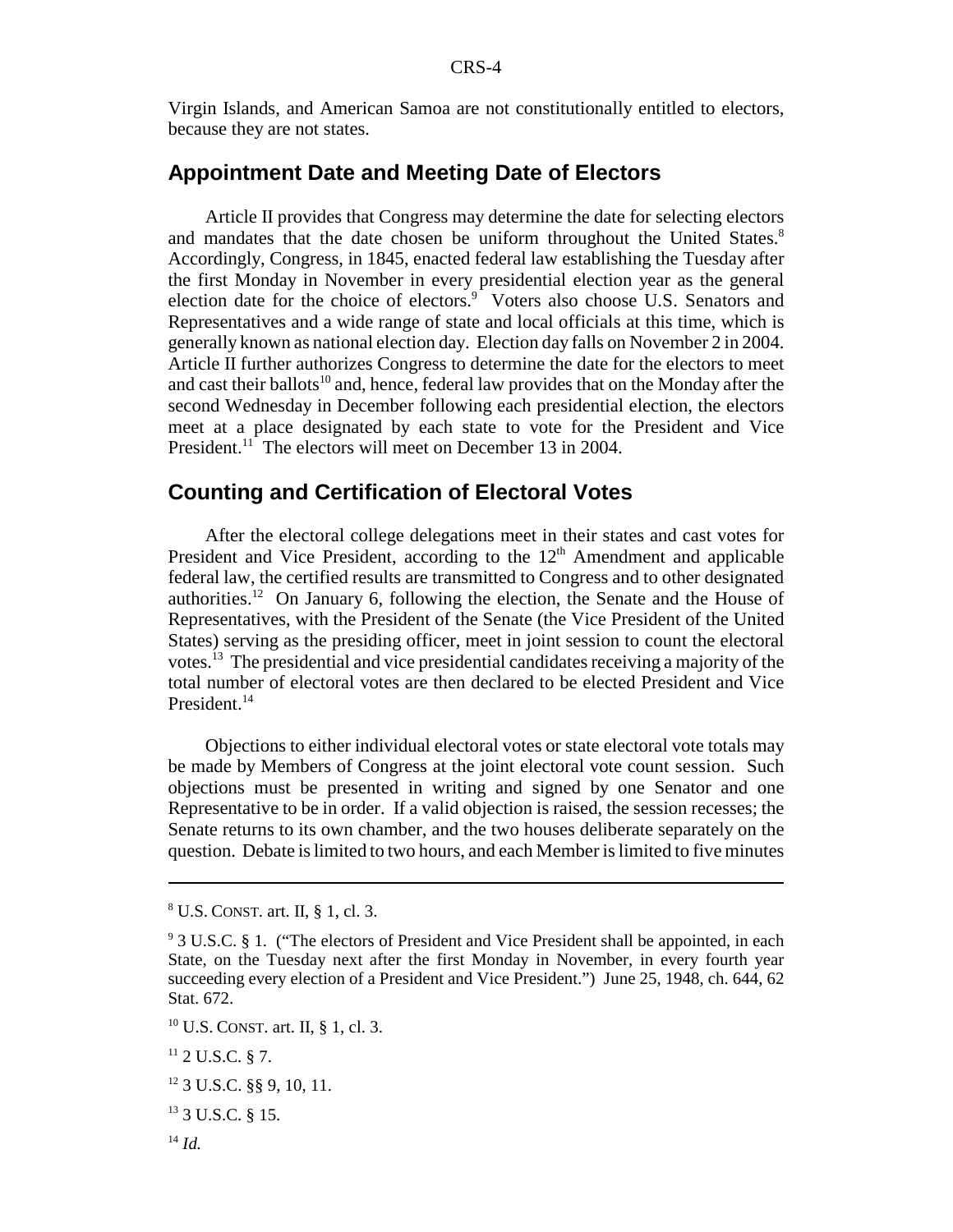speaking time on the floor. At the end of the two hours, the House and Senate vote separately on the objection, and the joint session reassembles. If both houses vote to sustain the objection, the electoral vote or votes in question are not counted.<sup>15</sup>

# **Contingent Election<sup>16</sup>**

If no candidates for president and/or vice president obtain a simple majority of the electoral votes, according to the  $12<sup>th</sup>$  Amendment, the newly elected Congress conducts what is referred to as "contingent election": the House of Representatives chooses the President, and the Senate chooses the Vice President.17 In the House, the President is elected from among the three candidates who received the most electoral votes, with each state (not including the District of Columbia) casting a single vote for President. In 1825, the only occasion on which contingent election was conducted under the  $12<sup>th</sup>$  Amendment, a majority of votes within multi-member state House delegations was required to cast each state vote. In the Senate, the Vice President is elected from among the two candidates who received the most electoral votes, with each Senator casting a single vote. In the House, a majority of 26 or more state votes is required to elect; in the Senate, a majority of 51 or more votes is required to elect.<sup>18</sup>

# **Electoral College Criticisms and Controversies**

Proponents of presidential election reform cite several shortcomings in the electoral college as justifications for reform or abolition of the current system.

## **Electoral College Deadlock: Contingent Election**

As noted previously in this report, if the presidential and vice presidential candidates fail to receive a simple majority of the electoral college votes, the  $12<sup>th</sup>$ Amendment provides that the House of Representatives chooses the President and the Senate chooses the Vice President by contingent election.<sup>19</sup> The election of the President by the House of Representatives has happened only once since ratification of the 12th Amendment. On February 9, 1825, the House elected John Quincy Adams as President over Andrew Jackson by a vote of 13 states to 7, with an

 $<sup>15</sup>$  For further discussion regarding the electoral vote count session and the objection process,</sup> please consult CRS Congressional Distribution Memorandum, *Overview of Electoral College Procedure and the Role of Congress*, by Jack Maskell, available from the author to Members of Congress and congressional staff.

<sup>&</sup>lt;sup>16</sup> For further discussion regarding the contingent election process, please consult CRS Report RS20300, *Election of the President and Vice President: Contingent Election*, by Thomas H. Neale.

<sup>&</sup>lt;sup>17</sup> U.S. CONST. amend. XII.

<sup>18</sup> *Id.*

<sup>&</sup>lt;sup>19</sup> U.S. CONST. amend. XII.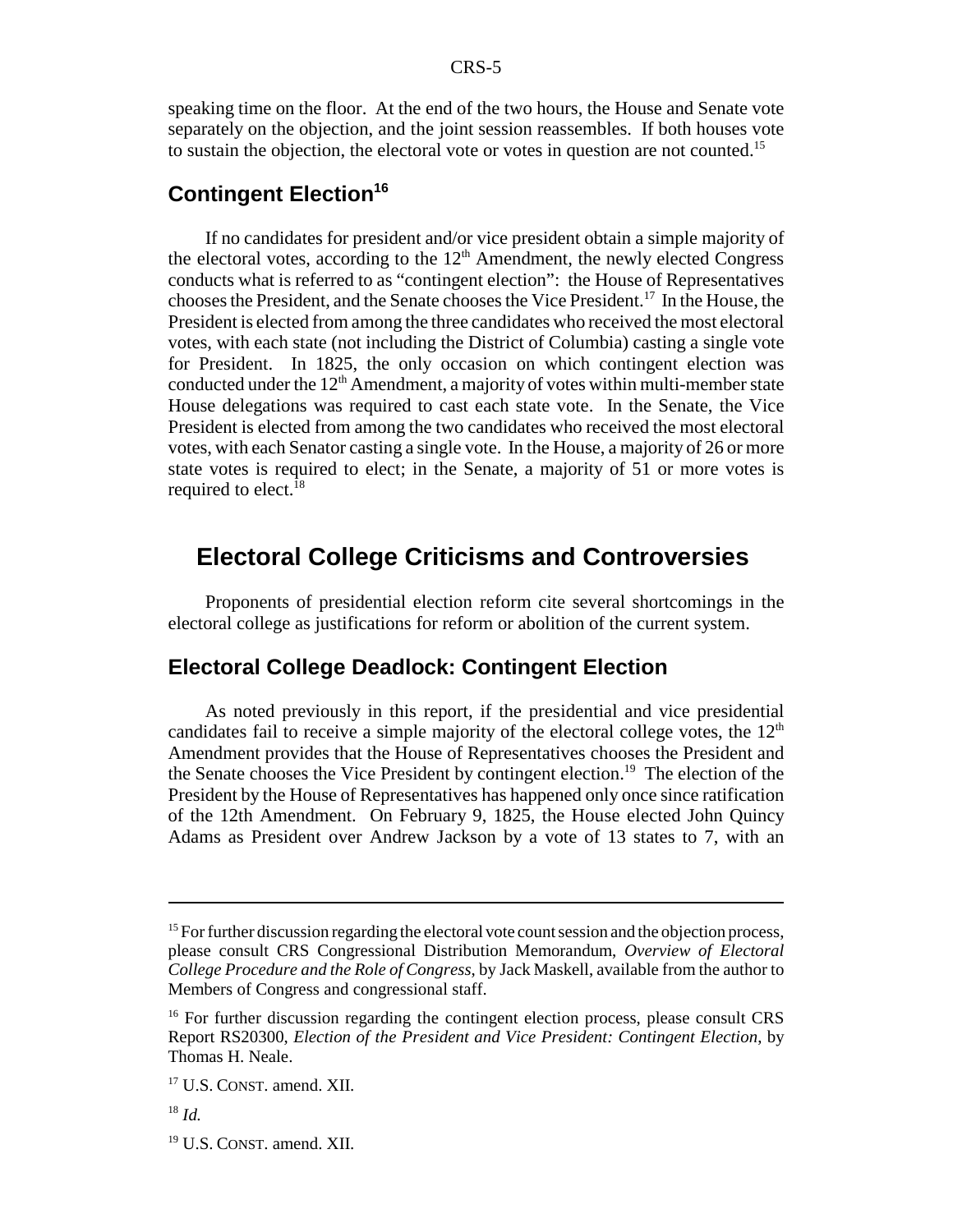additional 4 states voting for William H. Crawford.<sup>20</sup> Likewise, election of the Vice President by the Senate has occurred only once. On February 8, 1837, the Senate elected Richard Mentor Johnson as Vice President over Francis Granger by a vote of 33 to 16.

Some commentators have criticized the 1825 presidential contingent election, claiming it created a "constitutional crisis" because the House, according to Jackson supporters, appeared to select a President as part of a political "corrupt bargain" between Adams and Henry Clay, who had been disqualified from the contingent election process because he came in fourth, after Jackson, Adams, and Crawford, in electoral vote totals (recall that the  $12<sup>th</sup>$  Amendment limits contingent election candidates to the top three electoral vote winners).<sup>21</sup> Indeed, critics of the contingent election system generally argue that it further removes the choice of President and Vice President from the voters. That is, members of the House and Senate are free to exercise their choice without regard to the winners of the popular vote in their districts, states, or in the nation at large. Moreover, by effectively granting each state an equal vote, the contingent election system fails to account for great differences in population — and the number of votes cast — in the various states. On the other hand, others point out that the 1825 House contingent election resulted in a political backlash that ultimately facilitated Andrew Jackson's successful election four years later. As a result, supporters maintain, the contingent election system has demonstrated that it does function by channeling voter dissatisfaction into subsequent political action.22

In evaluating the contingent election process, some commentators have suggested that any threshold inquiry requires assessing how often contingent election occurs. That is, if the results of a general election are frequently inconclusive, thereby increasing the likelihood of contingent election, then democratic criteria would require implementing reforms that "bring ... the people into the contingency process."<sup>23</sup> Indeed, critics of the electoral college system caution that the presence of viable and well-funded third-party or independent presidential candidates, who may be able to garner electoral votes by carrying a plurality of the votes in statewide elections, increases the likelihood of contingent election. The most recent example of a third-party candidate winning electoral votes occurred in 1968 with the minor party candidacy of George C. Wallace, who won 46 electoral college votes in six

 $20$  The 1824 presidential election was contested by four candidates: Jackson, who won a plurality of popular and electoral votes, Adams, Crawford, and Henry Clay, all of whom were Democratic Republicans. In contrast, there was only one vice presidential candidate in the election, John C. Calhoun.

 $21$  Jackson supporters asserted that Adams agreed to nominate Clay for Secretary of State, in return for Clay's support in the contingent election process. William Josephson and Beverly J. Ross, *Repairing the Electoral College,* 22 J. Legis. 145, 149 (1996).

<sup>22</sup> *Id.*

<sup>&</sup>lt;sup>23</sup> JUDITH VAIRO BEST, THE CASE AGAINST DIRECT ELECTION OF THE PRESIDENT, A DEFENSE OF THE ELECTORAL COLLEGE 88-89 (1971). The commentator notes, however, that since ratification of the  $12<sup>th</sup>$  Amendment, only one contingent election has been necessary and, further, since gradual adoption by the states of the winner-take-all or general ticket system of awarding electoral votes, discussed *infra,* there have been no contingent elections.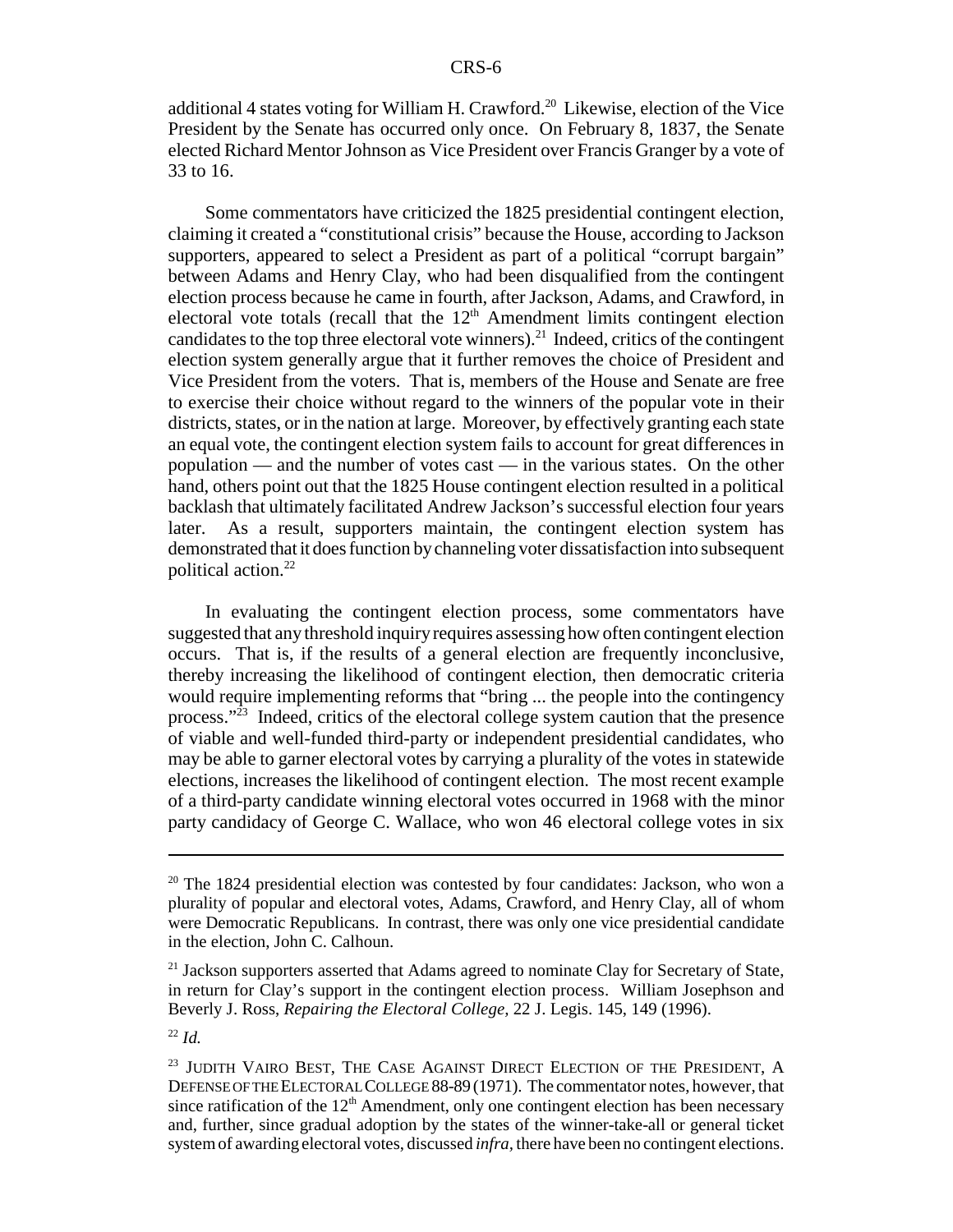southern states.<sup>24</sup> Furthermore, critics argue, an extremely close and/or contested presidential election, such as that of 2000, could likewise increase the probability of a contingent election determining the presidency.25

It is also important to note, when considering the contingent election procedure, that the 12th Amendment does not provide for District of Columbia participation in a contingent election in the House and Senate. While the ratification of the 23rd Amendment in 1961 granted the District of Columbia three votes in the electoral college, the District of Columbia would be effectively disenfranchised in a contingent election, as it is not a state and sends neither Senators nor Representatives to Congress.<sup>26</sup>

# **The Minority President: An Electoral College Misfire**

Reform proponents also cite the fact that the current electoral college system can result in the election of a so-called "minority" president, i.e., one who wins a majority of electoral votes, but loses the popular vote. Indeed, in the 1800s, the electoral college system led to the election of three such "minority" presidents, namely, John Quincy Adams in 1824, Rutherford B. Hayes in 1876, and Benjamin Harrison in 1888. In 1824, John Quincy Adams received fewer popular and electoral votes than Andrew Jackson, his major opponent, but was chosen President by contingent election (as noted previously, both ran as Democratic Republicans). In 1876, Republican Rutherford B. Hayes received fewer popular votes than his opponent, Democrat Samuel J. Tilden, but won the election by one electoral vote. In the presidential election of 1888, Republican Benjamin Harrison received fewer popular votes than his major opponent, Democrat Grover Cleveland, but won the election with more electoral college votes. $27$ 

Most recently, for the first time in 112 years, the very closely contested presidential election of 2000 resulted in a President and Vice President who received a majority of electoral votes, but fewer popular votes than the electoral vote runnersup. The popular vote results for that election were: Gore and Lieberman: 50,992,335; for Bush and Cheney: 50,455,156.28

<sup>24</sup> *See* discussion of independent and third-party candidacies *infra* pp. 11-13.

 $25$  For discussion of electoral college procedure if, for example, as the result of a closely contested election, two lists of electors from the same state are presented to the Congress, see CRS Congressional Distribution Memorandum, *Overview of Electoral College Procedure and the Role of Congress*, by Jack Maskell and Paul S. Rundquist , available to Members of Congress and staff from the authors.

<sup>26 &</sup>quot;But in choosing the President, the votes shall be taken by *states*" and "the Senate shall choose the Vice-President." U.S. CONST. amend. XII (emphasis added).

 $^{27}$  NOMINATION AND ELECTION OF THE PRESIDENT AND VICE PRESIDENT, S. Doc. 106-16 at 409 (2000). Some historians suggest that, due to the prevalence of election fraud by both parties, it is difficult to determine which candidate actually won more votes in the 1876 and 1888 contests.

<sup>&</sup>lt;sup>28</sup> Congressional Quarterly's Guide to U.S. Elections, 4<sup>th</sup> ed. (Washington: CQ Press, 2001), (continued...)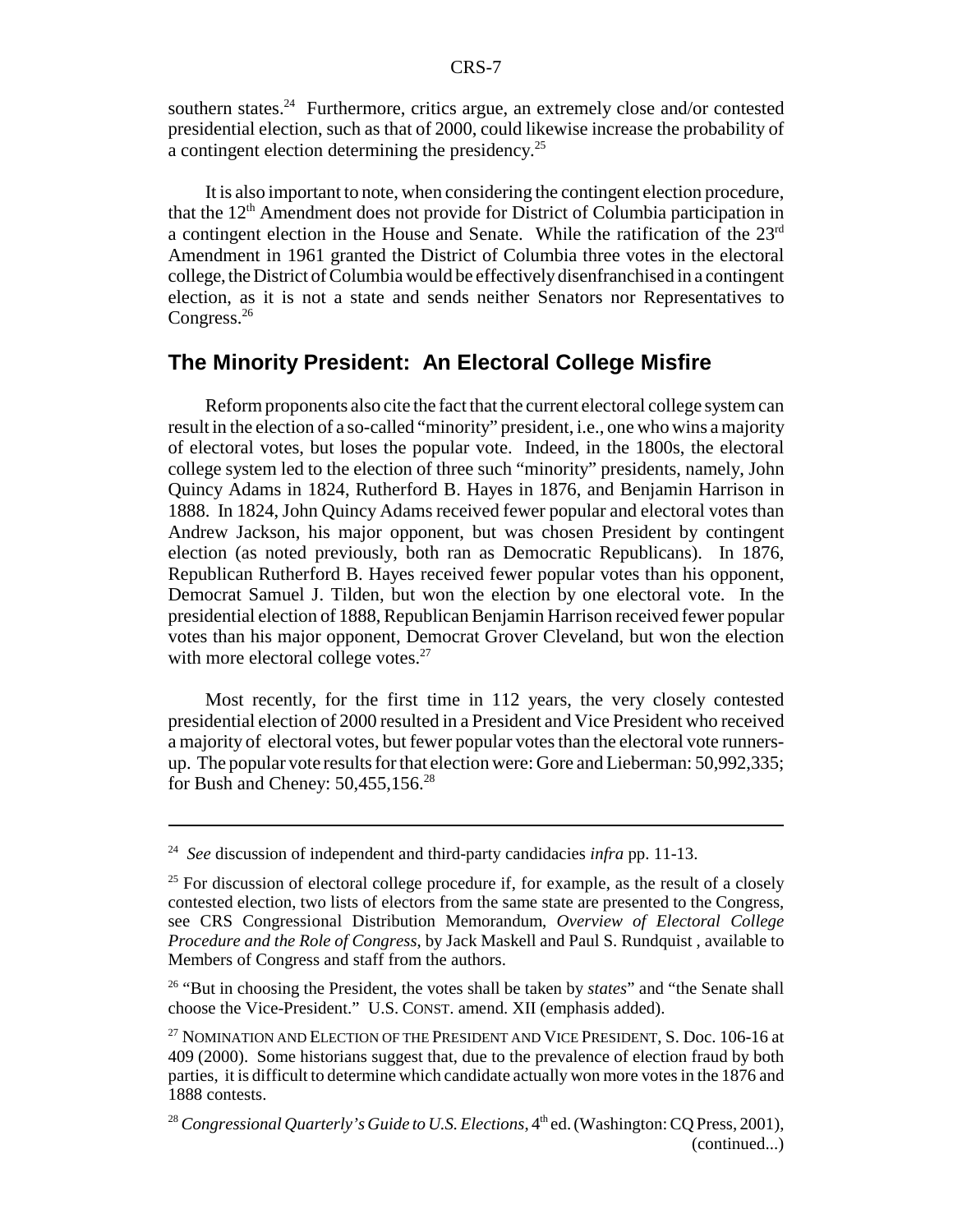# **A "Small State" Advantage in the Electoral College?**

As the composition of the electoral college is based on state representation in Congress, some maintain it is inconsistent with the "one person, one vote" principle.29 The Constitutional Convention of 1787 agreed on a compromise election plan whereby less populous states were assured of a minimum of three electoral votes, based on two Senators and one Representative, regardless of state population. Since state electoral college delegations are equal to the combined total of each state's Senate and House delegation, the composition of the electoral college thus appears to be weighted in favor of the small states. The two "senatorial" electors and the one "representative" elector to which each state is entitled may advantage smaller states over more populous ones because voters in the smaller states, in effect, cast more electoral votes per voter. For instance, in 2000, voters in Wyoming, the least populous state, cast 218,351 popular votes and three electoral votes for President, or one electoral vote for every 72,784 voters. By comparison, Californians cast 10,965,856 popular votes and 54 electoral votes, or one electoral vote for every  $203,071$ <sup>30</sup> As a result of this distribution of electoral votes among the states, it is argued that "small" states have an advantage over large states with regard to electoral vote allocation relative to their populations.

While it is generally recognized that small states possess an arithmetical advantage in the electoral college, some observers hold that, conversely, the most populous (large) states enjoy a "voting power" advantage, because they control the largest blocs of electoral votes. For example, voters in more populous states are better able to influence a larger bloc of electoral votes than those in less populous ones, because of the winner-take-all method of allocating electoral votes. Thus, to use the previously cited examples, a voter in Wyoming in 2000 could influence only three electoral votes, whereas a voter in California could influence 54 electoral votes in the same presidential election. According to this argument, known as the "voting power" theory, the electoral college system actually provides an *advantage* to the six most populous states (California, 55 electoral votes; Texas, 34 electoral votes; New York, 31 electoral votes; Florida, 27 electoral votes; and Pennsylvania and Illinois, 21 electoral votes each) and disadvantages all other states and the District of Columbia.<sup>31</sup>

 $28$  (...continued)

vol. 1, p. 688.

 $29$  The one person, one vote principle was established by the U.S. Supreme Court in congressional and state legislative reapportionment and redistricting cases in order to insure equal representation for equal numbers of people. *See, e.g., Reynolds v. Sims,* 377 U.S. 533, 568 (1964) and *Wesberry v. Sanders,* 376 U.S. 1, 7-18 (1964).

<sup>&</sup>lt;sup>30</sup> Congressional Quarterly's Guide to U.S. Elections, 4<sup>th</sup> ed., vol. 1, p. 688.

<sup>31</sup> Lawrence D. Longley and James D. Dana, Jr., *The Biases of the Electoral College in the 1990s,* 25 Polity 123-45 (1992).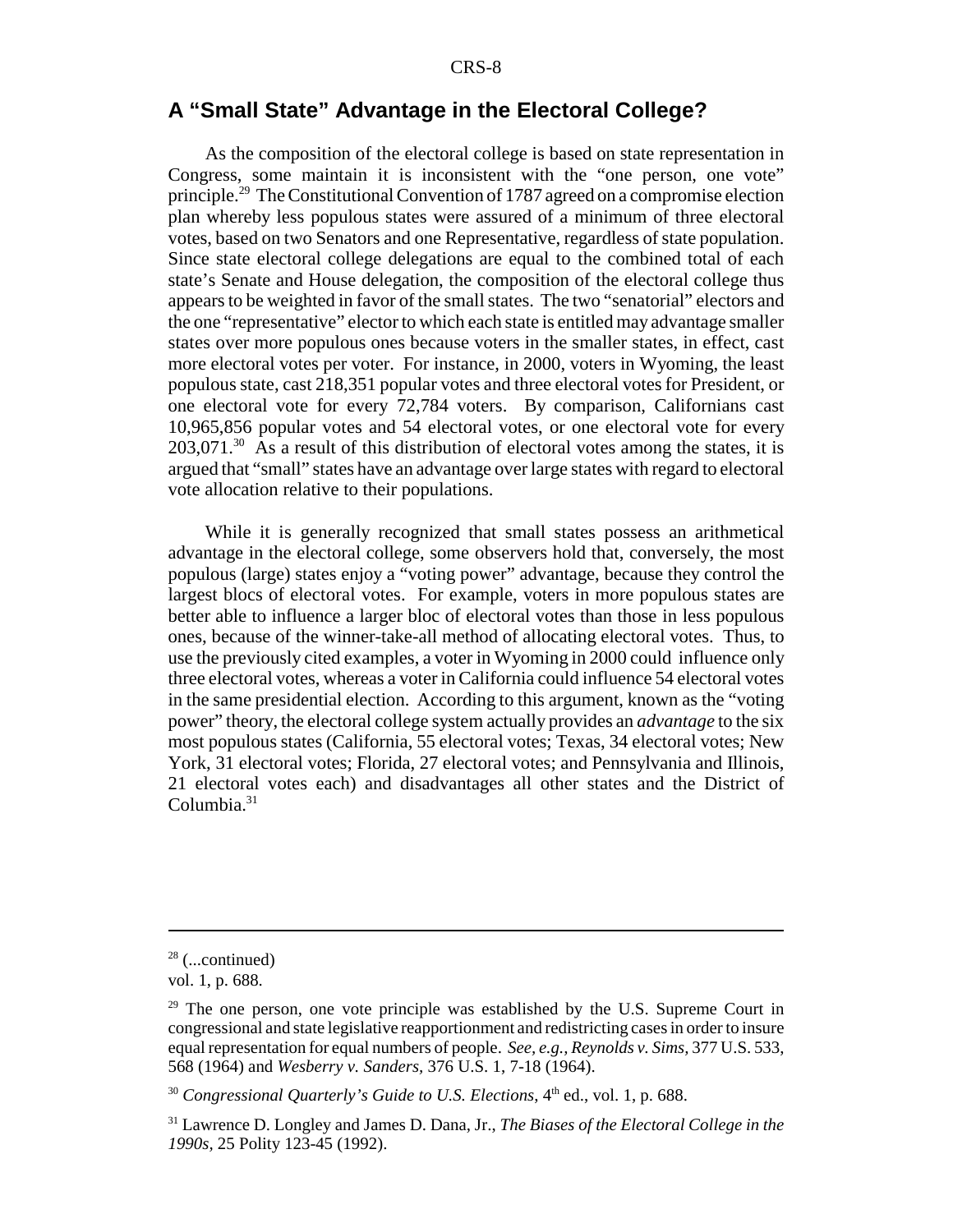# **An Ethnic Voter Advantage in the Electoral College?**

Another theory advanced during debate on electoral college reform centers on the asserted advantage enjoyed by ethnic minority voters. According to this argument, minority voters, e.g., Blacks, Hispanics, and Jews, tend to be concentrated in populous states with large electoral college delegations. By virtue of this concentration, they are presumably able to exert greater influence over the outcomes in such states because they tend to vote overwhelmingly for candidates whose policies they perceive to be favorable to their interests, and thus helping to gain these states and their electoral votes for the favored candidates. These arguments were advanced by the Presidents of the American Jewish Congress and the National Urban League as reasons for their support of the electoral college system during hearings before the Senate Judiciary Committee's Subcommittee on the Constitution as it considered a direct election amendment in 1979.<sup>32</sup>

### **Current Methods of Allocating Electoral Votes**

Under Article II, Section 1, clause 2 of the Constitution, electors are appointed in "such Manner as the Legislature thereof may direct." In interpreting this constitutional provision, the Supreme Court, in the 1892 decision *McPherson v. Blacker,*33 held that state legislatures have the exclusive power to direct the manner in which presidential and vice presidential electors are appointed. Moreover, aside from Congress having the authority, under this provision, to determine the time of choosing electors and the day on which they vote, the power of the several states is exclusive. Accordingly, a state legislature has the authority to determine, for example, whether its electors will be allocated according to the general ticket system or the district system.34

#### **The General Ticket or Winner-Take-All System.**

 Presently, 48 states and the District of Columbia (Maine and Nebraska are the exceptions, having adopted the district system) have adopted the winner-take-all method of allocating electors. Under this method, the slate of electors, representing the presidential and vice presidential ticket that wins a plurality of votes in a state is elected on election day in November, and later meets in mid-December as the electoral college to cast all of the state's electoral ballots for the winning presidential and vice presidential candidates.<sup>35</sup>

 $32$  U.S. Congress, Senate, Committee on the Judiciary, Subcommittee on the Constitution, *Direct Election of the President and Vice President of the United States*, hearings on S.J.Res. 28, 96<sup>th</sup> Cong., 1<sup>st</sup> sess, Mar. 27, 30 Apr. 3, 9, 1979 (Washington: GPO, 1979), pp. 163-219.

<sup>33 146</sup> U.S. 1 (1892).

<sup>34</sup> *Id.* at 35-36.

<sup>&</sup>lt;sup>35</sup> NOMINATION AND ELECTION OF THE PRESIDENT AND VICE PRESIDENT, S. Doc. 106-16 at 313-94 (2000).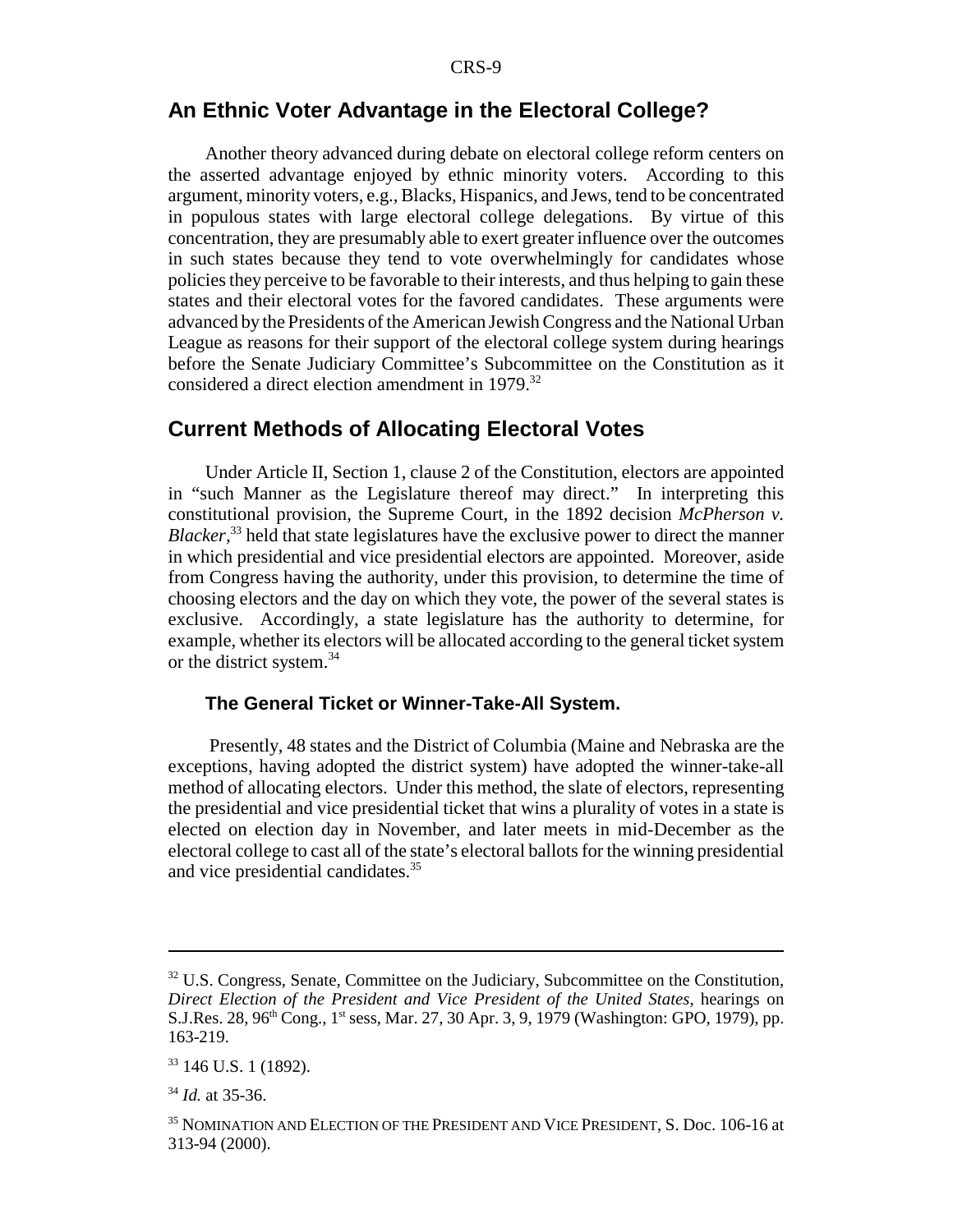#### **The District System.**

The states of Maine<sup>36</sup> and Nebraska<sup>37</sup> have adopted the congressional district method of allocating their electors. Under the district system, two electors are chosen on a statewide, at-large basis, and one is elected in each congressional district. Each voter casts a single vote for President and Vice President, but the votes are counted twice. That is, they are first tallied on a statewide basis and the two at-large elector candidates winning the most votes (a plurality) are elected. The popular votes are also tallied in each district, where the district elector candidate winning the most votes is elected. Proponents of the district system claim that it more accurately reflects differences in support in various parts of a state and does not necessarily "disenfranchise" voters who picked the losing ticket.

# **The Decennial Census Problem**

As the number of electors apportioned to each state is equal to the combined total of its Representatives and Senators in Congress,<sup>38</sup> that number is ultimately dependent upon each state's population. After each decennial census, the 435 Representatives are reapportioned to the states based on their respective populations: some states gain Representatives while other states lose them, in accordance with shifts in population.<sup>39</sup> Therefore, the gain or loss of a state's representation in the House of Representatives affects the size of its electoral college delegation.

The decennial reapportionment of electors fails, however, to account for significant population shifts that often occur during the course of a decade. Thus, the allocation of electoral votes in the 2000 election actually reflected 1990 population distribution among the states. For a period of time, therefore, this situation results in over-representation in the electoral college for some states and underrepresentation for others. Moreover, the 2000 reallocation of electoral votes came into effect only with the presidential election of 2004, when it was four years out of date. It will be even more less reflective of state population trends for the 2008 election.

# **The Faithless Elector**

Although presidential electors are generally expected to support the candidates in whose name they are chosen, 26 states plus the District of Columbia go one step further and attempt to bind their electors<sup>40</sup> by one of several means: (1) requiring an

<sup>36</sup> ME. REV. STAT. ANN. tit. 21, § 805.

<sup>37</sup> NEB. REV. STAT. § 32-548.

<sup>38</sup> U.S. CONST. art. II, § 1, cl. 2.

<sup>39</sup> U.S. CONST. art. I, § 2, cl. 3.

<sup>40</sup> For a summary of the state and District of Columbia statutes binding electors votes, *see,* U.S. LIBRARY OF CONGRESS, CONGRESSIONAL RESEARCH SERVICE, STATE STATUTES (continued...)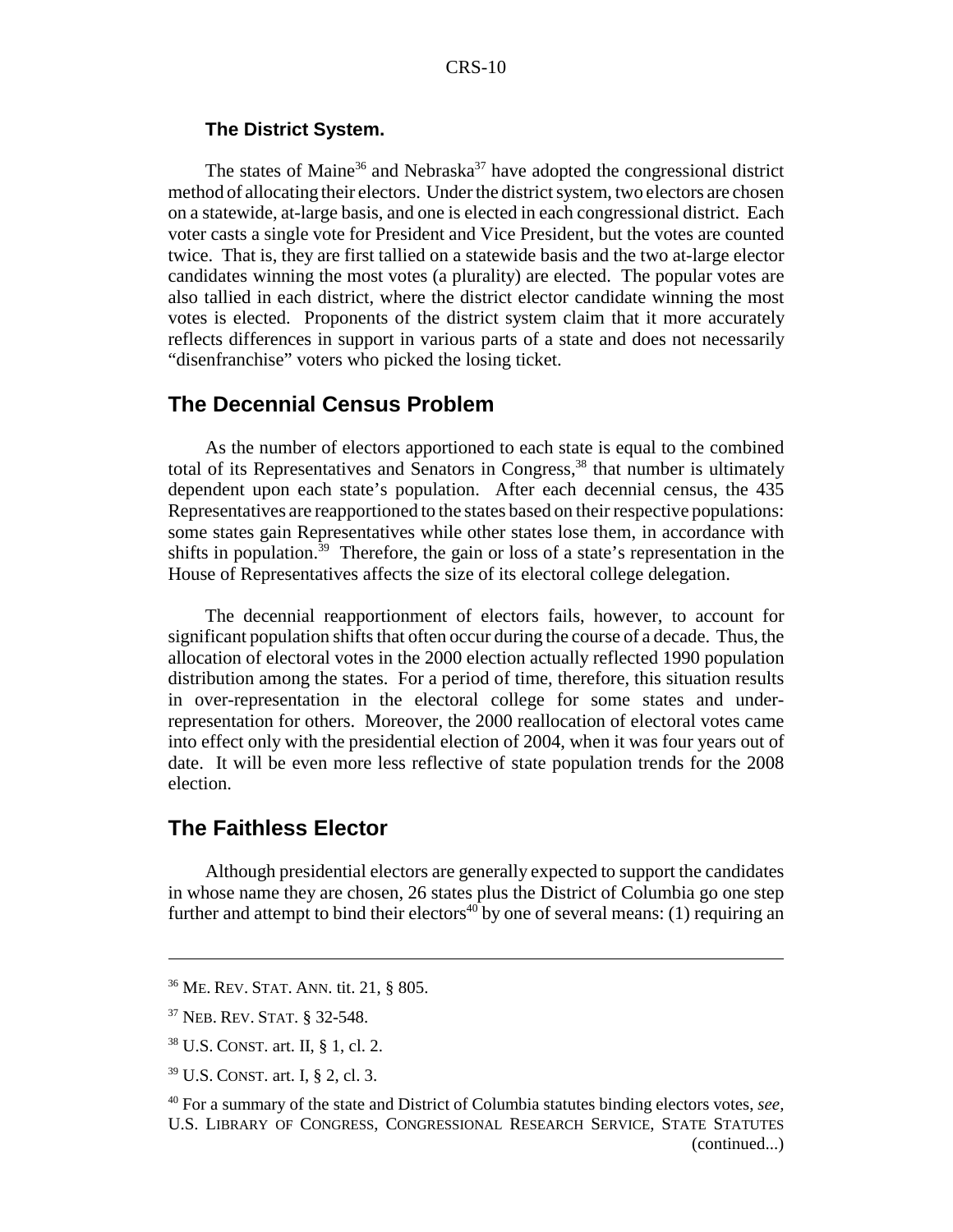oath or pledge or requiring the elector to cast a vote for the candidates of the political party he or she represents, all under penalty of law;<sup>41</sup> (2) requiring a pledge or affirmation of support, without any penalty of law;<sup>42</sup> (3) directing electors to support the winning ticket; $43$  and (4) directing electors to vote for the candidates of the party they represent.44 In addition, some state political parties require in their rules that candidates for elector make an affirmation or pledge to support the party nominees.

In its 1952 decision *Ray v. Blair,* the Supreme Court held that it does not violate the Constitution for a political party, exercising state-delegated authority, to require candidates for the office of elector to pledge to support the presidential and vice presidential nominees of the party's national convention.<sup>45</sup> Specifically, the Court found that excluding a candidate for elector because he or she refuses to pledge support for the party's nominees is a legitimate method of securing party candidates who are pledged to that party's philosophy and leadership. According to the Court, such exclusion is a valid exercise of a state's right under Article II, Section 1 of the Constitution, which provides for appointment of electors in such manner as the state legislature chooses. $46$  In addition, the Court determined, state imposition of such pledge requirements does not violate the  $12<sup>th</sup>$  Amendment,<sup>47</sup> nor does it deny equal protection and due process under the Fourteenth Amendment.<sup>48</sup>

In *Ray v. Blair,* however, the Court did not rule on the constitutionality of state laws that bind electors, and left unsettled the question of whether elector pledges and penalties for failure to vote as pledged may be constitutionally enforceable. Indeed, in the view of many commentators, based on the text of the Constitution, its structure, and history, statutes binding electors and the pledges that electors make are likely to be constitutionally *unenforceable*. That is, according to some commentators, electors remain free agents who may vote for any candidate they choose.49 Presidential election reform advocates argue that the free agency status of

<sup>46</sup> *Id.* at 225-27.

 $40$  (...continued)

BINDING ELECTORS'VOTES IN THE ELECTORAL COLLEGE (2000), Memorandum by L. Paige Whitaker.

<sup>&</sup>lt;sup>41</sup> New Mexico, North Carolina, Oklahoma, South Carolina, and Washington.

<sup>&</sup>lt;sup>42</sup> District of Columbia, Florida, Massachusetts, Mississippi, and Oregon.

<sup>43</sup> Alabama, Alaska, Colorado, Maine, Maryland, Montana, Nebraska, Nevada, Vermont, and Wyoming.

<sup>44</sup> California, Connecticut, Hawaii, Michigan, Ohio, Virginia, and Wisconsin.

<sup>45 343</sup> U.S. 214, 228-231 (1952).

<sup>47</sup> *Id.* at 228-31.

<sup>48</sup> *Id.* at 226, n.14 (distinguishing *Nixon v. Herndon,* 273 U.S. 536 (1927)).

<sup>49</sup> *See, e.g.,* LAWRENCE D. LONGLEY AND NEAL R. PEIRCE, THE ELECTORAL COLLEGE PRIMER 109 (1996)(remarking that "statutes binding electors, or pledges that they may give, are unenforceable"); Akhil Reed Amar, *Presidents, Vice Presidents, and Death: Closing the Constitution's Succession Gap,* 48 Ark. L. Rev. 215, 230 (1995)("Notwithstanding some (continued...)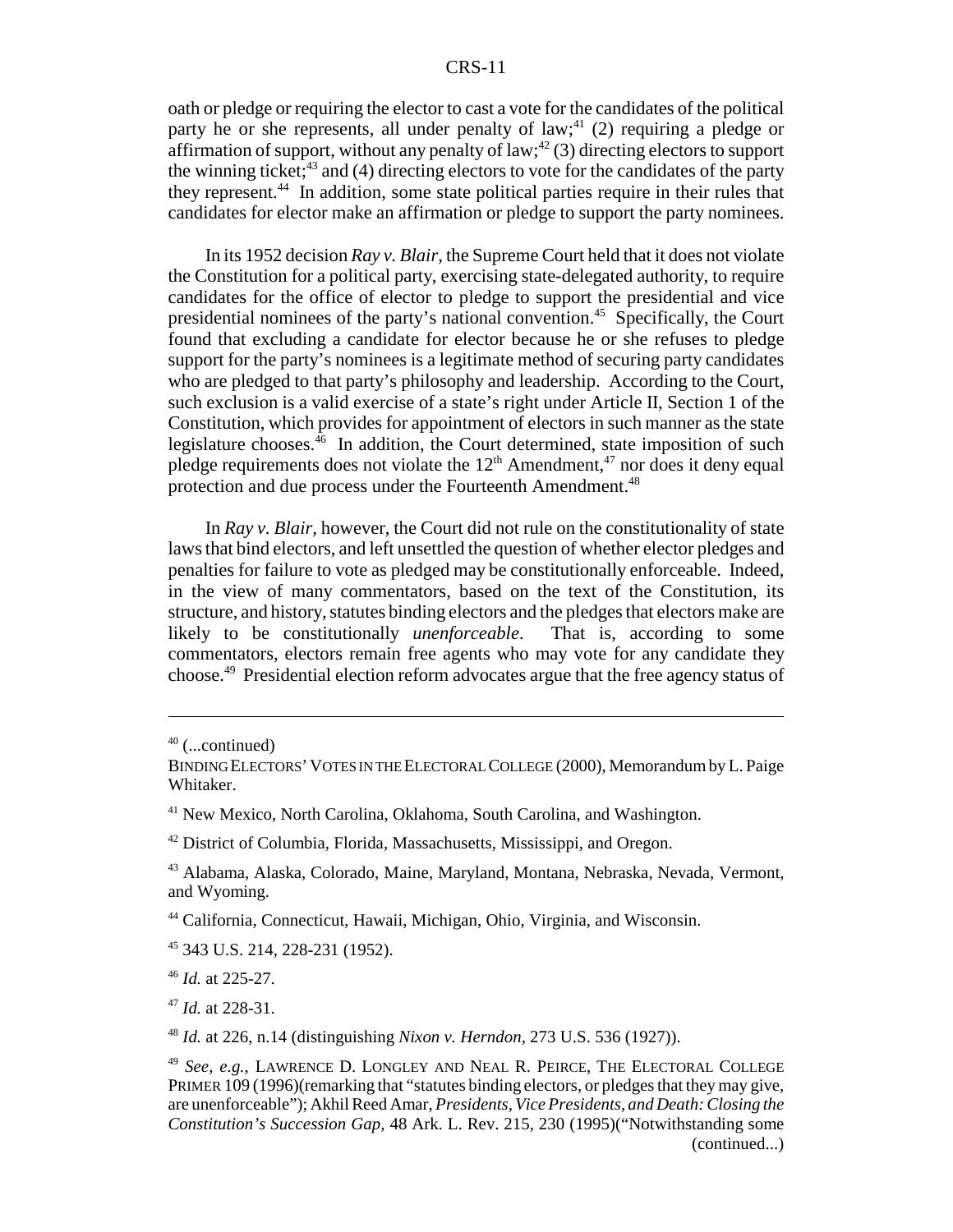electors further diminishes democratic involvement in the presidential election process.

Historically, most electors have actually been faithful to the presidential and vice presidential tickets winning the most votes in their respective states. On a number of occasions, however, "faithless electors" have voted for presidential and vice presidential candidates other than those to whom they were pledged, and, in the election of 2000, an elector cast a blank ballot. Contemporary incidents of the "faithless elector," and the one elector who cast a blank ballot, have occurred in the following presidential election years:

- 1948 Preston Parks, a Tennessee elector for Harry S. Truman (D), voted for Governor Strom Thurmond (States' Rights) of South Carolina;
- 1956 W.F. Turner, an Alabama elector for Adlai E. Stevenson (D), voted for Walter E. Jones, a local judge;
- 1960 Henry D. Irwin, an Oklahoma elector for Richard M. Nixon (R), voted for Senator Harry F. Byrd (D) of Virginia;
- 1968 Lloyd W. Bailey, a North Carolina elector for Richard M. Nixon (R), voted for George C. Wallace of the American Independent Party;
- 1972 Roger MacBride, a Virginia elector for Richard M. Nixon (R), voted for John Hospers of the Libertarian Party;
- 1976 Mike Padden, a Washington elector for Gerald R. Ford  $(R)$ , voted for Governor Ronald Reagan (R) of California;
- 1988 Margaret Leach, a West Virginia elector for Michael Dukakis (D), voted for Senator Lloyd Bentsen (D) of  $Texas$ ;<sup>50</sup> and
- 2000 Barbara Lett-Simmons, a District of Columbia elector for Albert Gore, Jr. (D), cast a blank ballot.

 $49$  (...continued)

language in *Ray v. Blair,*" Professor Amar acknowledges "real doubts about state laws that attempt to force electors to take legally binding pledges" and further notes that "even if a legal pledge can be required, it is far from clear that any legal sanction could be imposed in the event of a subsequent violation of that pledge"); *But see* Beverly J. Ross and William Josephson, *The Electoral College and the Popular Vote,* 12 J.L. & Politics 665, 745 (1996)(concluding that "state statute-based direct or party pledge binding legislation is valid and should be enforceable.")

 $50$  Ms. Leach effectively reversed the order of her vote, choosing Senator Bentsen, the vice presidential nominee in 1988, for President, and Governor Dukakis, the presidential nominee, for Vice President.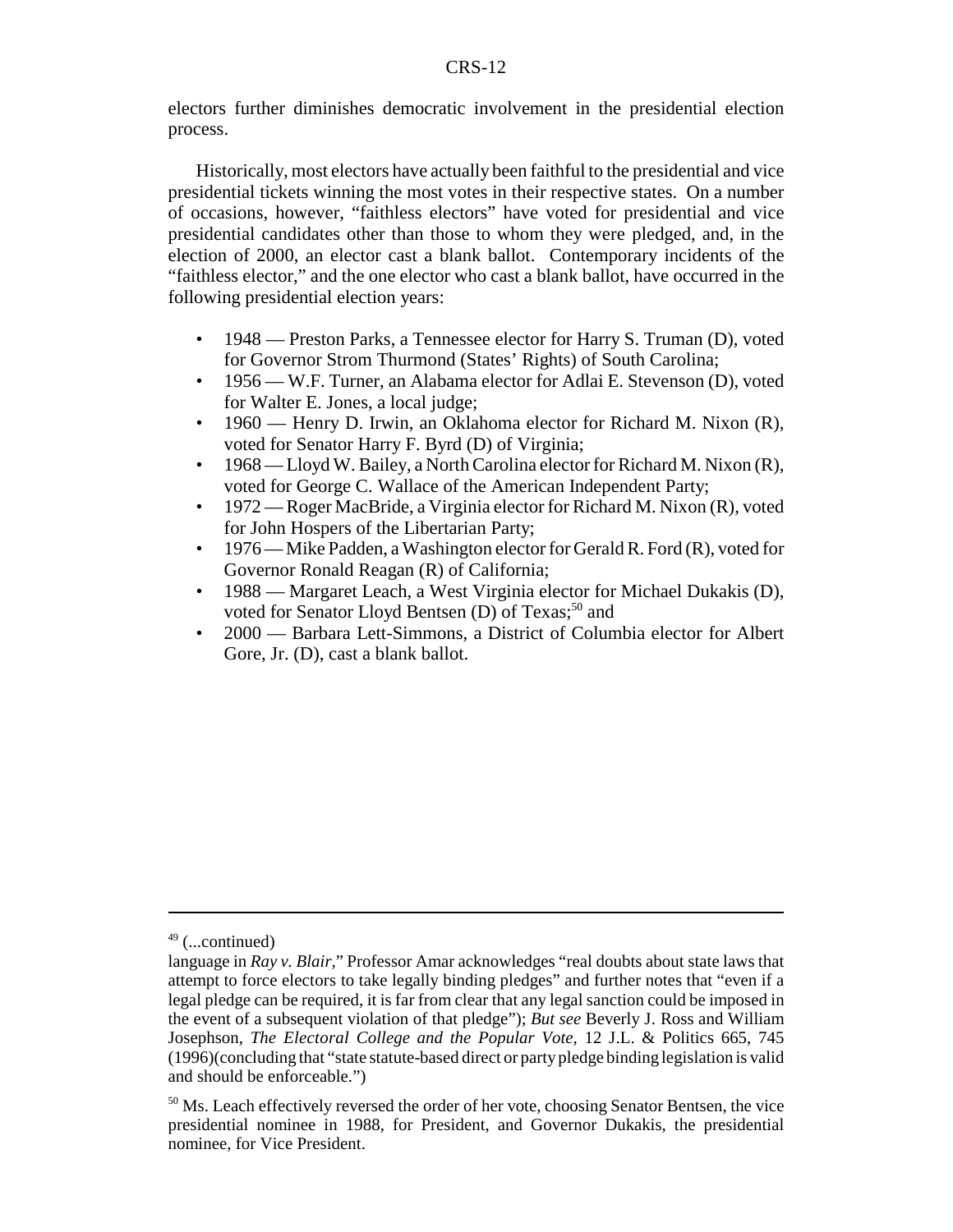# **Presidential Succession: Between Nomination and** Inauguration<sup>51</sup>

During the multistage presidential election process, as set forth in the Constitution and applicable federal statutes, a number of contingencies could occur as a result of the death, disability, or resignation of a prospective president or vice president during the period between nomination and inauguration. Given that the rules of succession may be unclear during certain stages of the process, some commentators have argued that statutory or constitutional reforms are needed in order to provide clarification and avoid dispute.

The first contingency could occur if a candidate nominated by a political party were to die or resign prior to the November election. At that point in the process, since no one has been elected, there is not yet a question of succession under the Constitution or federal law.<sup>52</sup> As a result, the political parties have adopted rules to fill presidential and vice presidential nominee vacancies.<sup>53</sup> For example, in 1972, the Democratic Party filled a vacancy when vice presidential nominee Senator Thomas Eagleton resigned at the end of July, and the Democratic National Committee met on August 8 to nominate R. Sargent Shriver as the new vice presidential candidate.

 The second could occur if a presidential or vice presidential candidate were to die after election day in November, but before the electors meet to cast their votes in December. This contingency has been the subject of concerned speculation and unsettled debate. Some commentators suggest that the political parties, employing their rules providing for the filling of presidential and vice presidential vacancies, would designate a substitute nominee. Accordingly, the electors, who are predominantly party loyalists, would cast their votes for the substitute nominee, thereby producing the satisfactory result of the election of a candidate from the party that prevailed in November.<sup>54</sup> Other commentators, however, caution that a faithful elector, perhaps complying with a state statutorily mandated pledge, would feel compelled to vote for the decedent, even though precedent suggests that such votes might not be counted by Congress.<sup>55</sup> Due to the arguable indecisiveness of the

<sup>51</sup> For additional information, see CRS Archived Report 96-855, *Major Party Candidates for President and Vice President: How Vacancies Are Filled,* by Thomas H. Neale; U.S. LIBRARY OF CONGRESS, CONGRESSIONAL RESEARCH SERVICE, PRESIDENTIAL AND VICE PRESIDENTIAL SUCCESSION: FROM NOMINATION THROUGH INAUGURATION (2000), Memorandum by L. Paige Whitaker.

<sup>52</sup> *See* WALTER BERNS,AFTER THE PEOPLE VOTE:AGUIDE TO THE ELECTORAL COLLEGE 92- 93 (Walter Berns ed., American Enterprise Institute Press, 2d ed. 1992).

<sup>53</sup> *See* The Republican National Committee Rules, 2000, Rule No. 9; The Charter and ByLaws of the Democratic Party of the U.S., Sept. 25, 1999, Art. III, § 1(c).

<sup>54</sup> *Presidential Succession Between the Popular Election and the Inauguration: Hearing Before the Subcomm. on the Constitution of the Senate Comm. on the Judiciary,* 103d Cong., 2d Sess. 12-13 (1994) [hereinafter *Hearing*] (prepared statement of Walter Dellinger on behalf of the Office of Senate Legal Counsel U.S. Dept. of Justice).

<sup>55</sup> Akhil Reed Amar, *Presidents, Vice Presidents, and Death: Closing the Constitution's* (continued...)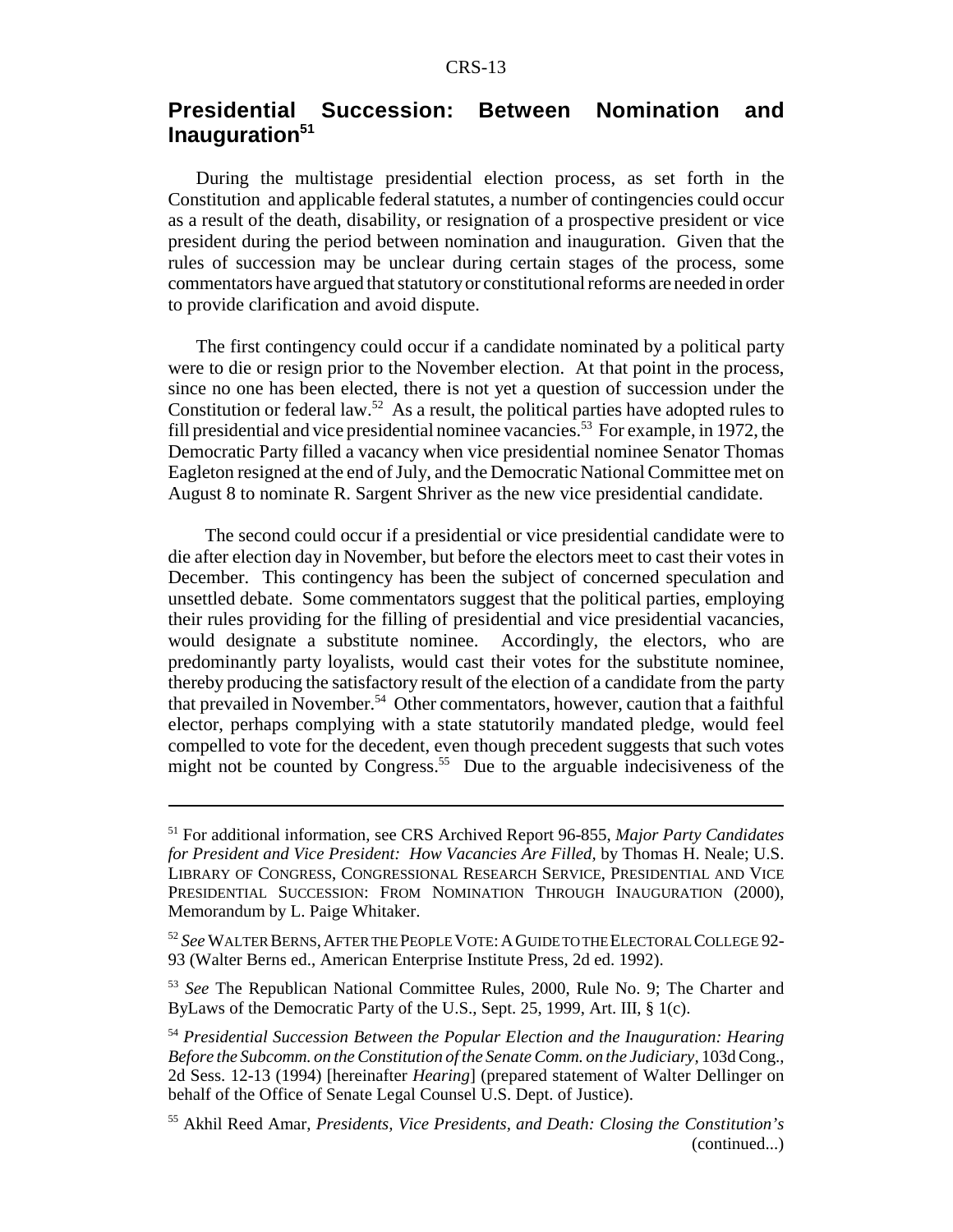process, many commentators have urged Congress to enact clarifying federal statutes to address this contingency.56

Similarly, a third contingency, if a presidential or vice presidential nominee were to die after the electors cast their votes in December, but before Congress counts the electoral votes in January, has also been discussed with uncertainty. Legal scholars suggest that ascertaining the applicable succession process for this contingency turns on when a presidential or vice presidential designate, who has received a majority of the electoral votes, becomes certified "President-elect" or "Vice President-elect." Some commentators, who maintain that presidential and vice presidential designates are considered President and Vice President-elect at this stage in the process, conclude that the  $20<sup>th</sup>$  Amendment provides clear rules of succession.<sup>57</sup> That is, if at the time the presidential term is set to begin (namely, January 20), the "President elect shall have died," the Vice President-elect shall become President on January 20.58 This point of view receives strong support from the language of the 1932 House committee report accompanying the  $20<sup>th</sup>$  Amendment. Addressing the question of when there is a President elect, the report states:

It will be noted that the committee uses the term "President elect" in its generally accepted sense, as meaning the person who has received the majority of electoral votes, or the person who has been chosen by the House of Representatives in the event that the election is thrown into the House. It is immaterial whether or not the votes have been counted, for the person becomes the President elect as soon as the votes are cast.<sup>59</sup>

Others, however, are doubtful as to whether an official President and Vice Presidentelect exist prior to the electoral votes being counted and announced by Congress on January 6, and therefore contend that this is also a problematic contingency lacking clear constitutional or statutory direction.<sup>60</sup>

The  $20<sup>th</sup>$  and  $25<sup>th</sup>$  Amendments clearly address the fourth contingency, whereby a president or vice president-elect dies after Congress counts and certifies the electoral votes, but prior to being inaugurated on January 20. If the President-elect

 $55$  (...continued)

*Succession Gap,* 48 Ark. L. Rev. 215 (1995), *reprinted in Hearing,* at 217-19 (prepared statement of Akhil Reed Amar, Southmayd Professor, Yale Law School)(advocating that Congress enact federal law clearly providing a succession process in order to address this "time bomb ticking away in our Constitution").

<sup>56</sup> *See, e.g., Id.*

<sup>57</sup> *Hearing, supra* note 47, at 11 (prepared statement of Walter Dellinger).

 $58$  U.S. CONST. amend. XX, § 3, cl. 1.

<sup>59</sup> U.S. Congress, House *Proposing an Amendment to the Constitution of the United States*, report to accompany S.J.Res. 14, 72<sup>nd</sup> Cong., 1<sup>st</sup> sess., Rept. 345 (Washington? GPO?: 1932), p. 6.

<sup>60</sup> *Hearing, supra* note 47, at 39 (prepared statement of Walter Berns, John M. Olin University Professor, Georgetown University; Adjunct Scholar, American Enterprise Institute).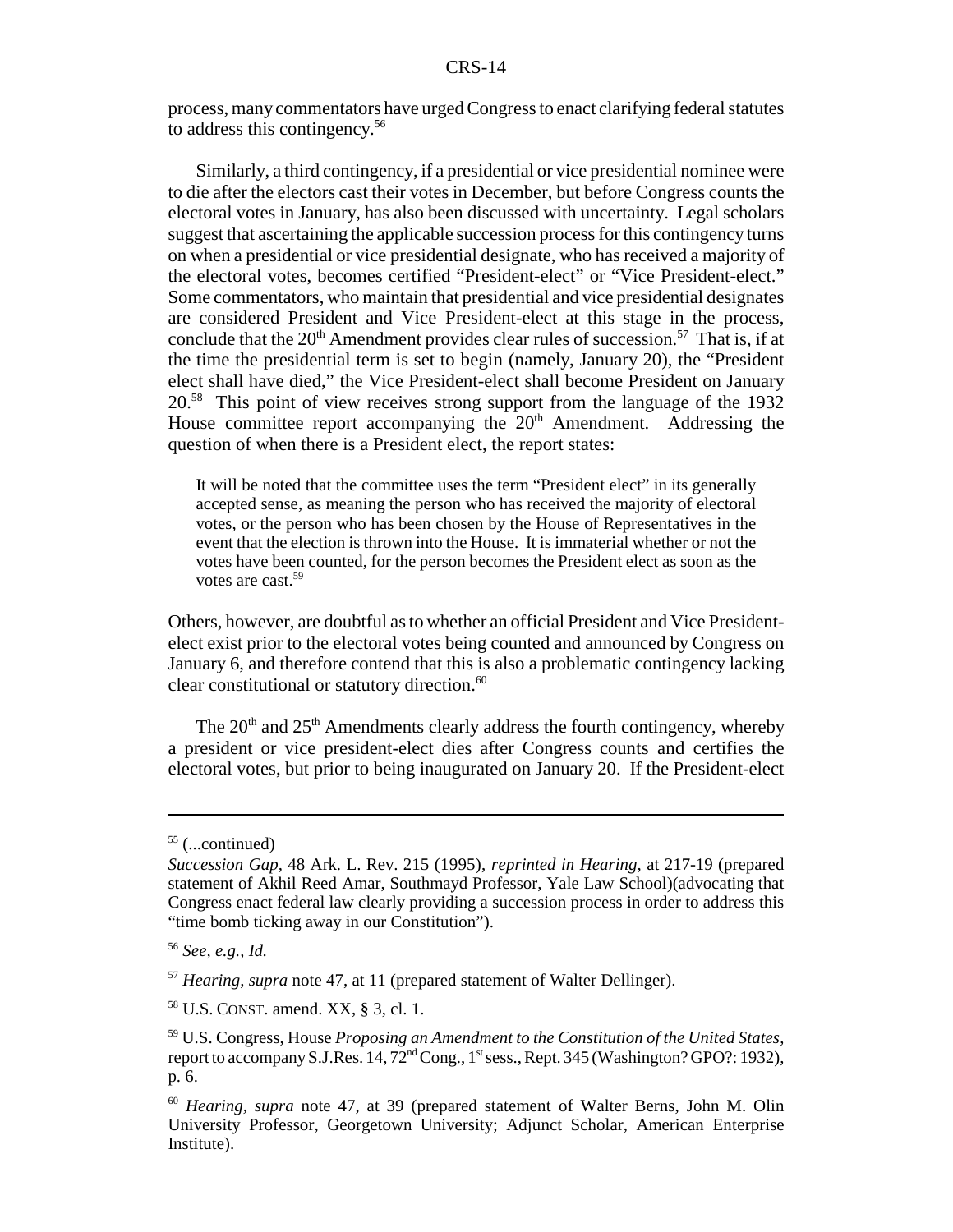were to die after certification, but before being inaugurated, the Vice President-elect would become President-elect, under the  $20<sup>th</sup>$  Amendment.<sup>61</sup> The resulting vacancy in the Vice Presidency would then be filled after inauguration by the new President, subject to confirmation by a majority of both houses of Congress, under the  $25<sup>th</sup>$ Amendment.<sup>62</sup> Likewise, according to the  $25<sup>th</sup>$  Amendment, if the Vice Presidentelect were to die after certification, but before inauguration, the vacancy would be filled by the new President after the inauguration, subject to confirmation by a majority of both houses of Congress.<sup>63</sup>

# **Independent and Third-Party versus Major Party Candidates**

As it evolved politically and historically under state election laws and major political party rules, the electoral college system has generally favored the major political parties over independent and third-party candidacies. While major party presidential candidates are automatically placed on the ballot, independent and thirdparty presidential and vice presidential candidates must demonstrate certain levels of popular support to gain access to the November general election ballots in the states and the District of Columbia.<sup>64</sup> Often the independent candidates directly, and the minor parties generally by party committee, appoint or nominate their electors to state election officers to be voted on in the November general election. Moreover, the non-major party candidates must comply with diverse and often complicated nominating petition requirements for ballot positions in these 51 jurisdictions, which generally require a certain number of voter signatures in order to demonstrate that the candidate or party has a reasonable level of support.<sup>65</sup>

<sup>65</sup> See id. Further adding to the major party advantage in presidential elections, the federal public financing provisions facilitate the acquisition of public campaign funds for major party presidential candidates, while independent, minor party, and third-party candidates must demonstrate at least a 5% voter support in order to receive any public funds, which are then provided four years later. *See generally,* 26 U.S.C. §§ 9001-9012 (general election presidential public financing provisions); 26 U.S.C. §  $9004(a)(2)(A)(B)$ ,(3)(eligibility of minor party candidates to receive public funds). While it was argued in the 1976 Supreme Court decision, *Buckley v. Valeo,* 424 U.S.1, 97 (1976), that the presidential public financing provisions were invidiously discriminatory against non-major party candidates in violation of the due process clause of the Fifth Amendment, the *Buckley* Court disagreed since "the Constitution does not require Congress to treat all declared candidates the same for public financing purposes." *Id.* at 97. "The Constitution does not require the Government to 'finance the efforts of every nascent political group' [quoting *American Party of Texas v. White,* 415 U.S. at 794] merely because Congress chose to finance the efforts of the major parties." The Court noted, however, that it was not ruling out a future conclusion that public financing systems invidiously discriminate against non-major parties if such parties could present an appropriate factual demonstration. *Id.* at 97, n.13.

 $61$  U.S. CONST. amend. XX, § 3, cl. 1.

 $62$  U.S. CONST. amend. XXV,  $\S$  2.

<sup>63</sup> *Id.*

<sup>64</sup> *See* NOMINATION AND ELECTION OF THE PRESIDENT AND VICE PRESIDENT, S. Doc. 106-16, at 310-94 (2000).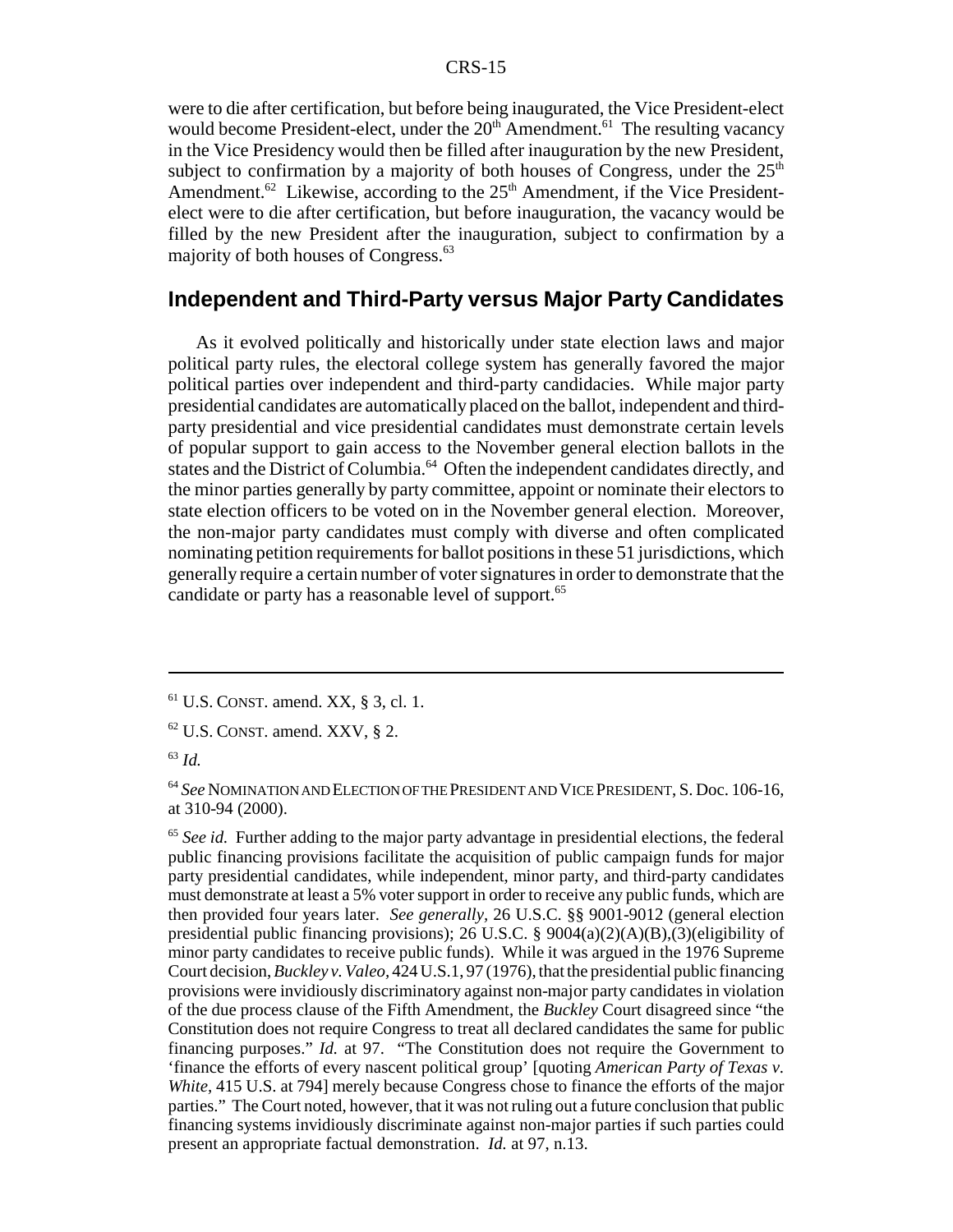Historically, no independent, minor party, or third-party presidential candidate has ever won the presidency, although three presidential candidates in past elections did win statewide elections and thus electoral college votes: 1948 — 39 electoral votes for Strom Thurmond (States' Rights Party); 1960 — 15 electoral votes for Harry F. Byrd ("unpledged" Democrat); and 1968 — 46 electoral votes for George C. Wallace (American Independent Party).<sup>66</sup>

Over the last 35 years, however, various federal court decisions have made it easier for minor party and independent candidates for President and Vice President to gain ballot access. For example, in 1968, the Supreme Court in *Williams v. Rhodes*, struck down on equal protection grounds an Ohio election law requiring a new political party to obtain petitions signed by qualified electors totaling 15% of the number of ballots cast at the last gubernatorial election and to file them in early February of the presidential election year. The Court found that Ohio's election laws relating to the nomination and election of presidential and vice presidential electors, which effectively limited general election ballot access to the two major political parties, taken as a whole, were invidiously discriminatory against minor party candidates in violation of the  $14<sup>th</sup>$  Amendment equal protection clause.<sup>67</sup> Furthermore, during the 1976 presidential election, independent candidate Eugene J. McCarthy challenged the constitutionality of a number of state statutes providing ballot access procedures for independent presidential candidates, many of which the federal courts invalidated on equal protection grounds as being discriminatory to independent presidential candidates.<sup>68</sup> During the 1980 election, independent presidential candidate John B. Anderson still encountered similar obstacles to ballot access and, accordingly, he was able to successfully challenge state election laws in seven states: Florida,  $69$  Kentucky,  $70$  Maine,  $71$  Maryland,  $72$  New Mexico,  $73$  Ohio,  $74$  and North Carolina.<sup>75</sup> Generally, as a result of such challenges, it is now somewhat easier

<sup>71</sup> *Anderson v. Quinn,* 495 F. Supp. 730 (D. Me. 1980), *aff'd* 634 F.2d 616 (1st Cir. 1980).

<sup>72</sup> *Anderson v. Morris,* 500 F. Supp. 1095 (D. Md. 1980), *aff'd* 636 F.2d 55 (4<sup>th</sup> Cir. 1980), judgment vacated 658 F. 2d 246  $(4<sup>th</sup> Cir. 1980)$ .

<sup>73</sup> *Anderson v. Hooper,* 498 F. Supp. 898 (D.N.M. 1980).

<sup>66</sup> *See* U.S. DEP'T OF COMMERCE, STATISTICAL ABSTRACT OF THE U.S. 72 (115 ed. 1995).

<sup>67 393</sup> U.S. 23, 28-34 (1968).

<sup>68</sup> *See generally,* COMMITTEE FOR A CONSTITUTIONAL PRESIDENCY, *Progress Report On McCarthy Legal Challenges* (1976).

<sup>69</sup> *Anderson v. Firestone,* 499 F. Supp. 1027 (N.D. Fla. 1980).

<sup>70</sup> *Greaves v. Mills,* 497 F. Supp. 283 (E.D. Ky. 1980), *aff'd* in part and *rev'd* in part, *sub nom., Anderson v. Mills, 664* F.2d 602 (6<sup>th</sup> Cir. 1981).

<sup>74</sup> *Anderson v. Celebrezze,* 499 F. Supp. 121 (S.D. Oh. 1980), *rev'd* 664 F. 2d 554 (6th Cir. 1981), *rev'd* 460 U.S. 780 (1983). The Supreme Court held that the restrictive provisions of the Ohio election statutes, requiring early filing deadlines for independent candidates, placed an unconstitutional burden on the voting and associational rights of the independent candidate's supporters. *Id.* at 790-95.

<sup>75</sup> *Anderson v. Babb,* No. 80-561-CIV-5 (E.D. N.C. 1980), *aff'd per curiam* 632 F.2d 300 (continued...)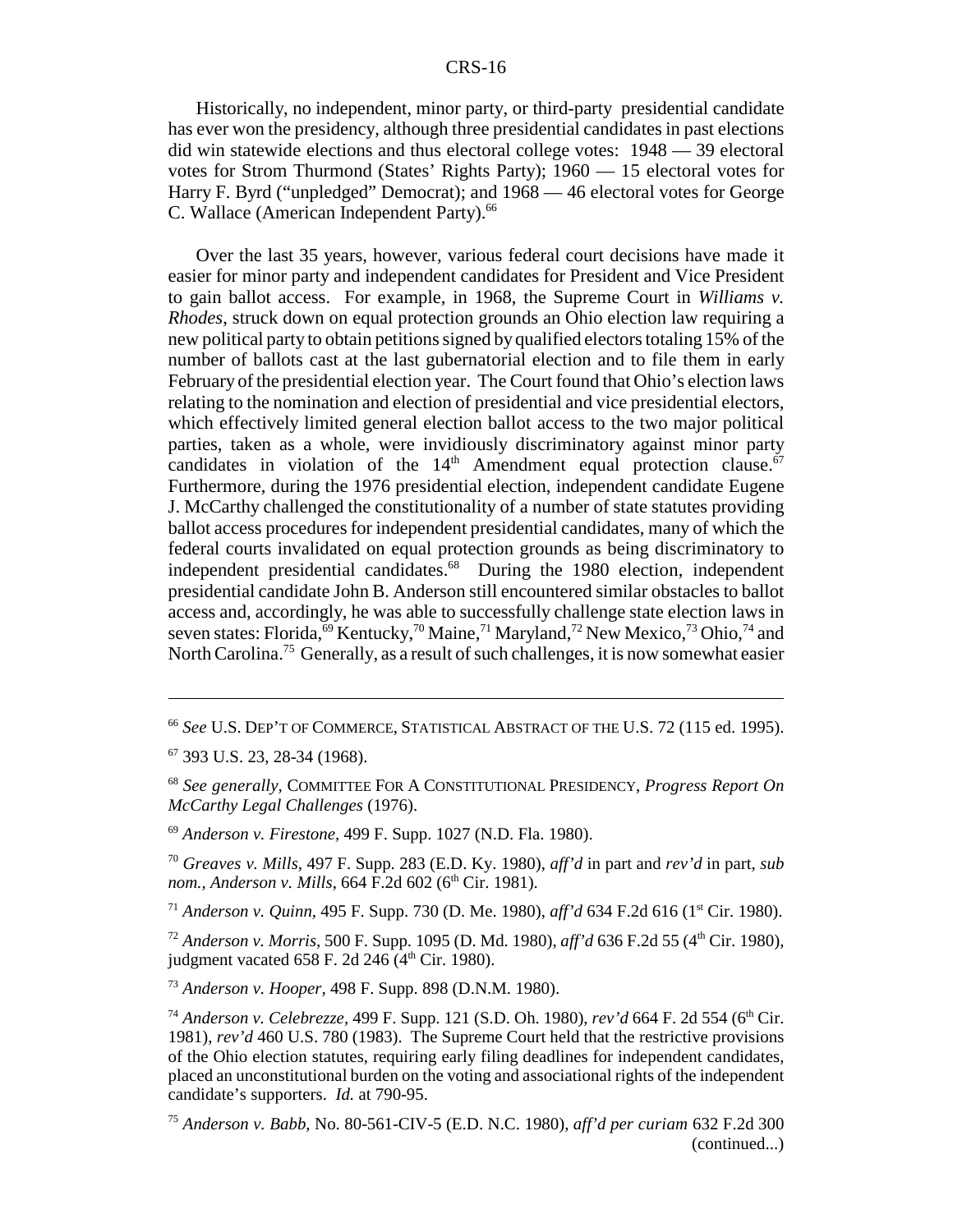for independent and third party presidential candidates to gain ballot access in the states and the District of Columbia, and, therefore, to wage more competitive campaigns against major party presidential candidates.

# **Electoral College Reform: The Fox and the Hedgehog**

The arguments raised in defense of the electoral college, and those arrayed in support of direct popular election, are arguably profoundly different. These basic differences are perhaps summed up in Isaiah Berlin's famous quotation of the Greek poet Archilochus: "the fox knows many things, but the hedgehog knows one big thing." The electoral college's defenders may be likened to Archilochus's fox in that they deploy a wide range of arguments and assertions in support of their position: original intent, tradition, federalism, minority voting power, state voting power (for both populous and less populated states), avoidance of post-election controversies, support of the two-party system, political moderation, and others. Proponents of the direct election alternative more closely resemble the hedgehog in that they focus largely, on the democratic principle of majority rule. "Many things" versus "one big thing": which is more likely to prevail?

### **History**

Since the adoption of the Constitution, the electoral college has been the subject of discussion and controversy. The  $12<sup>th</sup>$  Amendment, (proposed by Congress on December 9, 1803, and ratified by three-fourths of the several states on July 27, 1804) which prescribes the current electoral voting procedures, has been the only major reform of the electoral college. Since then, in almost every session of Congress, resolutions have been introduced proposing electoral college reform. Indeed, more proposed constitutional amendments have been introduced in Congress regarding electoral college reform than on any other subject. Between 1889 and 2004, approximately 595 such amendments were proposed.<sup>76</sup> Generally, most of these resolutions had minimal legislative activity. For some, however, hearings were held and legislative activity occurred, but there was insufficient legislative support to obtain the two-thirds votes of both houses of Congress necessary for approval of a constitutional amendment under Article V.77

 $75$  (...continued)

 $(4<sup>th</sup> Cir. 1980).$ 

<sup>76</sup> CONG. REC. index; Legislative Information Service.

<sup>77</sup> LEAGUE OF WOMEN VOTERS OF THE U. S., WHO SHOULD ELECT THE PRESIDENT? 43, 92- 95 (1969). The House Judiciary Committee held hearings on proposals to reform the electoral college in 1947, 1949, 1951, and 1969. Likewise, the Senate Subcommittee on Constitutional Amendments held hearings in 1948, 1953, 1955, 1961, 1963, 1966, 1967, and 1969. In the House, between 1947 and 1968, there were four occasions when House Joint Resolutions were reported favorably: 1948 (H.J.Res. 9, Gossett); 1949 (H.J.Res. 2, Gossett); 1950 (S.J.Res. 2, Lodge); and 1951 (H.J.Res. 19, Gossett). Between 1947 and 1968, Senate (continued...)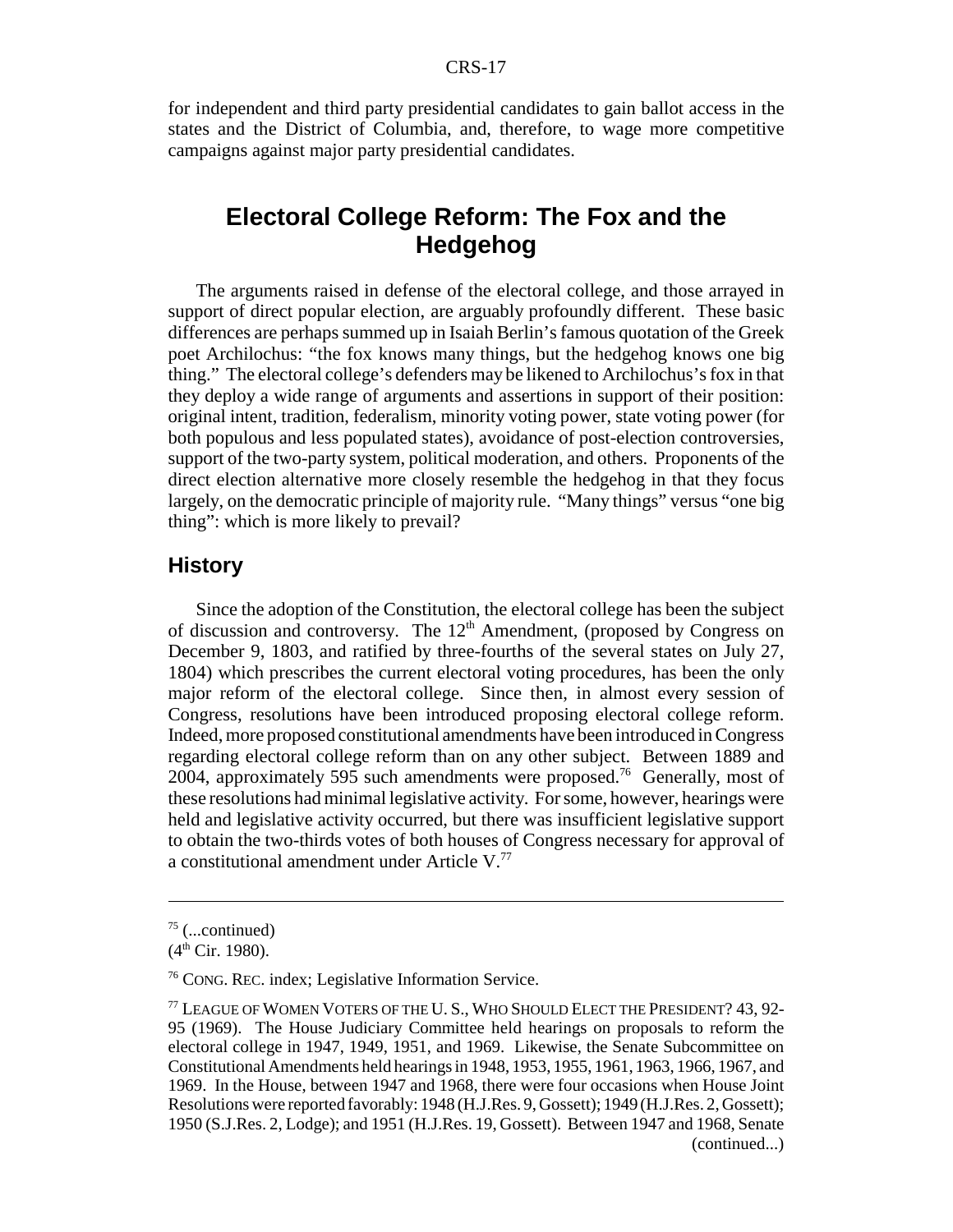The attempt in Congress that came closest to success occurred after the 1968 presidential election when American Independent party candidate George Wallace won 46 electoral votes, generating concern about the prospect of contingent election or the trading of electoral votes in return for policy concessions. In the  $91<sup>st</sup> Congress$ (1969-1970), H.J.Res. 681, introduced by Representative Emanuel Celler, proposed to abolish the electoral college and provide for the direct popular election of the President and the Vice President, with a runoff requirement between the two presidential candidates with the highest votes if a 40% margin of the vote was not obtained. This resolution passed the House on September 18, 1969, by a vote of 338- 70, but failed to pass the Senate in 1970 due to a filibuster.<sup>78</sup>

Likewise, congressional interest increased after the close presidential election in 1976, in which Democratic candidate Jimmy Carter defeated Republican President Gerald R. Ford by a 50.1% popular vote margin and by 297 electoral votes to Ford's 48.0% of the popular vote and 240 electoral votes, with 270 needed to win.<sup>79</sup> S.J.Res. 28, introduced by Senator Birch Bayh in the  $96<sup>th</sup>$  Congress (1979-1980), proposed direct popular election but failed of passage by a Senate vote of 51-48 in 1979.<sup>80</sup> Given the results of the vote, the leadership of the House of Representatives decided not to bring the House version of the proposal to the floor in the  $96<sup>th</sup>$ Congress. No proposal concerning electoral college reform has come to the floor of either house since that time.

Proposals to reform the electoral college in recent Congresses generally fall into two categories: those that would eliminate the electoral college system entirely, replacing it with direct popular election, and those that seek to repair perceived defects in the existing arrangement. These proposals are examined below.

# **The Direct Election Plan: Elimination of the Electoral College**

In recent decades, the most widely offered proposal to reform the present method of electing the President and Vice President has been the direct election plan. Under this plan, the electoral college would be abolished, and the President and Vice President would be elected directly by popular vote. Most direct election proposals would require that the winning candidates receive at least 40% of the votes cast, and

 $77$  (...continued)

Joint Resolutions were also reported favorably four times: 1948 (S.J.Res. 200, Lodge); 1949 (S.J.Res. 2, Lodge); 1951 (S.J.Res. 52, Lodge); and 1955 (S.J. 31, Daniel). S. J. Res. 2 (Lodge) passed the Senate by the required two-thirds votes, but the House failed to vote on the Senate Resolution. *Id.*

<sup>78</sup> CONGRESSIONAL QUARTERLY, INC., POWERS OF CONGRESS 279-80 (1976).

<sup>79</sup> U.S. DEP'T OF COMMERCE, STATISTICAL ABSTRACT OF THE UNITED STATES 271 (1995). In 1976, the Democratic presidential and vice presidential candidates received 40,831,000 votes over the Republican presidential and vice presidential candidates, who received 39,148,000 votes. Note that one Ford elector cast his vote for Ronald Reagan. See above under "The Faithless Elector" for further information.

<sup>&</sup>lt;sup>80</sup> Recall that Article V of the Constitution requires a two-thirds majority vote in both houses to propose constitutional amendments.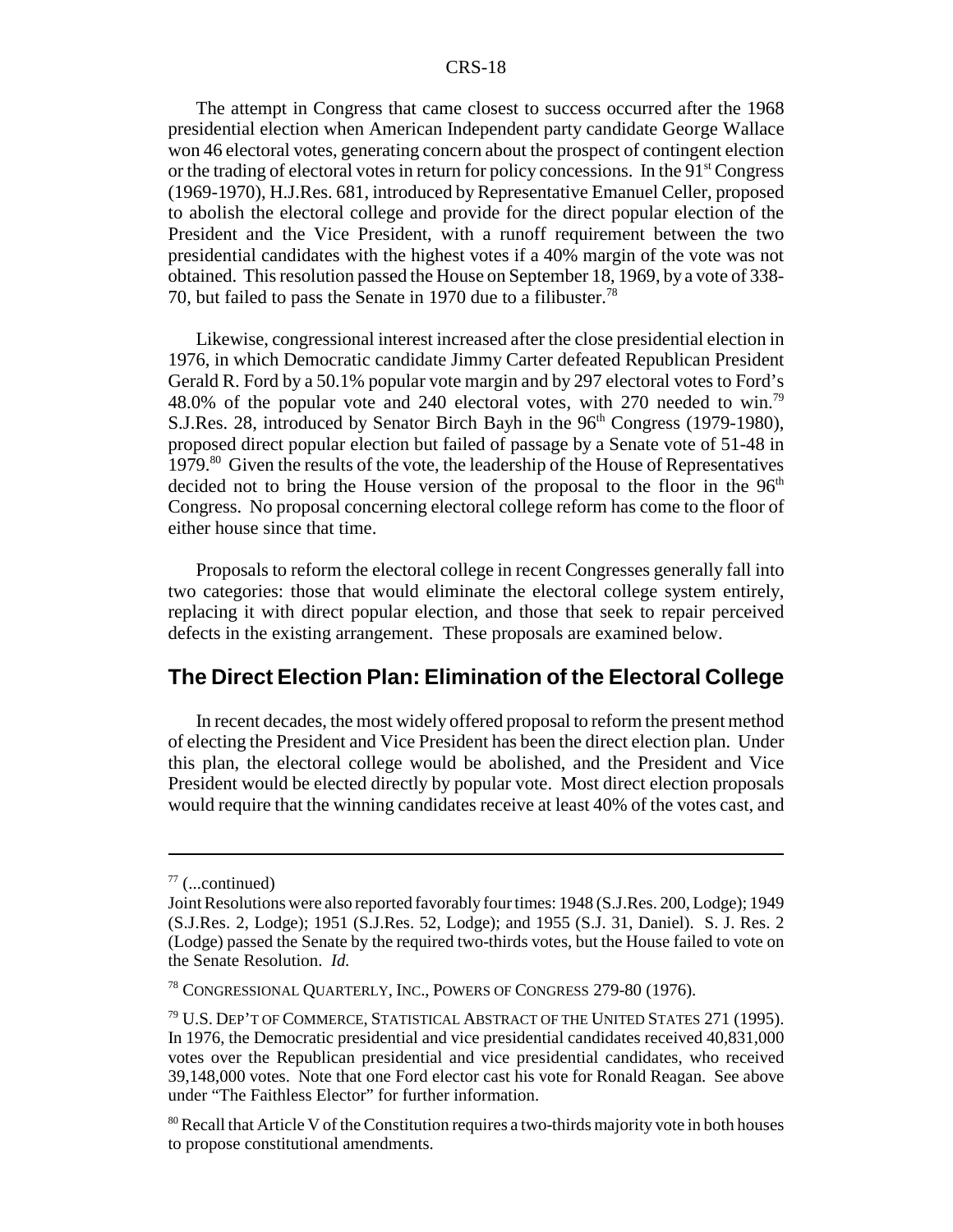provide for a runoff election between the two presidential and vice presidential tickets receiving the greatest number of popular votes if no candidates receive the requisite percentage. ${}^{81}$  Some direct election plans, however, would not require candidates to win a specific percentage of the vote in order to be elected: more votes, or a plurality, would suffice. Others have proposed that in the event the 40% threshold is not attained, then Congress, meeting in joint session and voting per capita (rather than by states as under current contingent election procedures), would elect the President and Vice President.

#### **Pro and Con Arguments.**

Proponents of direct election, as noted earlier, may be likened to Archilochus's foxes. They make the argument that their proposal is simple and democratic: the candidates winning the most popular votes would always be elected. Direct election would thus eliminate the possibility of a "minority" President and Vice President, because the candidate winning the most popular votes would always prevail. Further, it would eliminate what they characterize as an even greater potential for distortion of the public will by abolishing the contingent election process. In addition, proponents note that the direct election plan would give every vote equal weight, regardless of the state in which it was cast. It is further noted that the direct election plan would reduce the complications that currently could arise in the event of a presidential candidate's death between election day and the date that the electoral college meets, since the winning candidates would become President and Vice President-elect as soon as the results were certified.

Opponents, Archlochus's foxes, offer many arguments by comparison. They assert that the direct election plan would weaken the present two-party system, and result in the growth of minor parties, third parties, and new parties. Today's two major parties are relatively broadly based both ideologically and geographically, and conduct nationwide presidential campaigns in order to assemble the requisite majority of 270 electoral votes. Similarly, the need to forge national coalitions having a wide appeal has been a contributing factor to the comparative moderation of the two major parties and the governmental stability enjoyed by the nation under the present system. Moreover, it is argued, the growth or emergence of more narrowly focused parties could have a divisive effect on national politics, and result in governance by less stable coalitions similar to those in some parliamentary democracies.

Opponents also contend that a direct election plan would weaken the influence both the smallest and most populous populated states are said to enjoy under the present system, since direct popular election would eliminate the role of states as election units in favor of the single nationwide count under direct presidential election. Thus, each vote would be counted equally under the one person, one vote principle, regardless of the population size of the state in which it was cast.<sup>82</sup> Finally, they question the 40% runoff requirement included in most direct election proposals:

 $81$  A less frequently offered variant would provide for election by a joint session of Congress instead of a runoff election in the event no candidates received a 40% majority.

<sup>82</sup> LEAGUE OF WOMEN VOTERS OF THE U. S., *supra* note 74, at 71-79.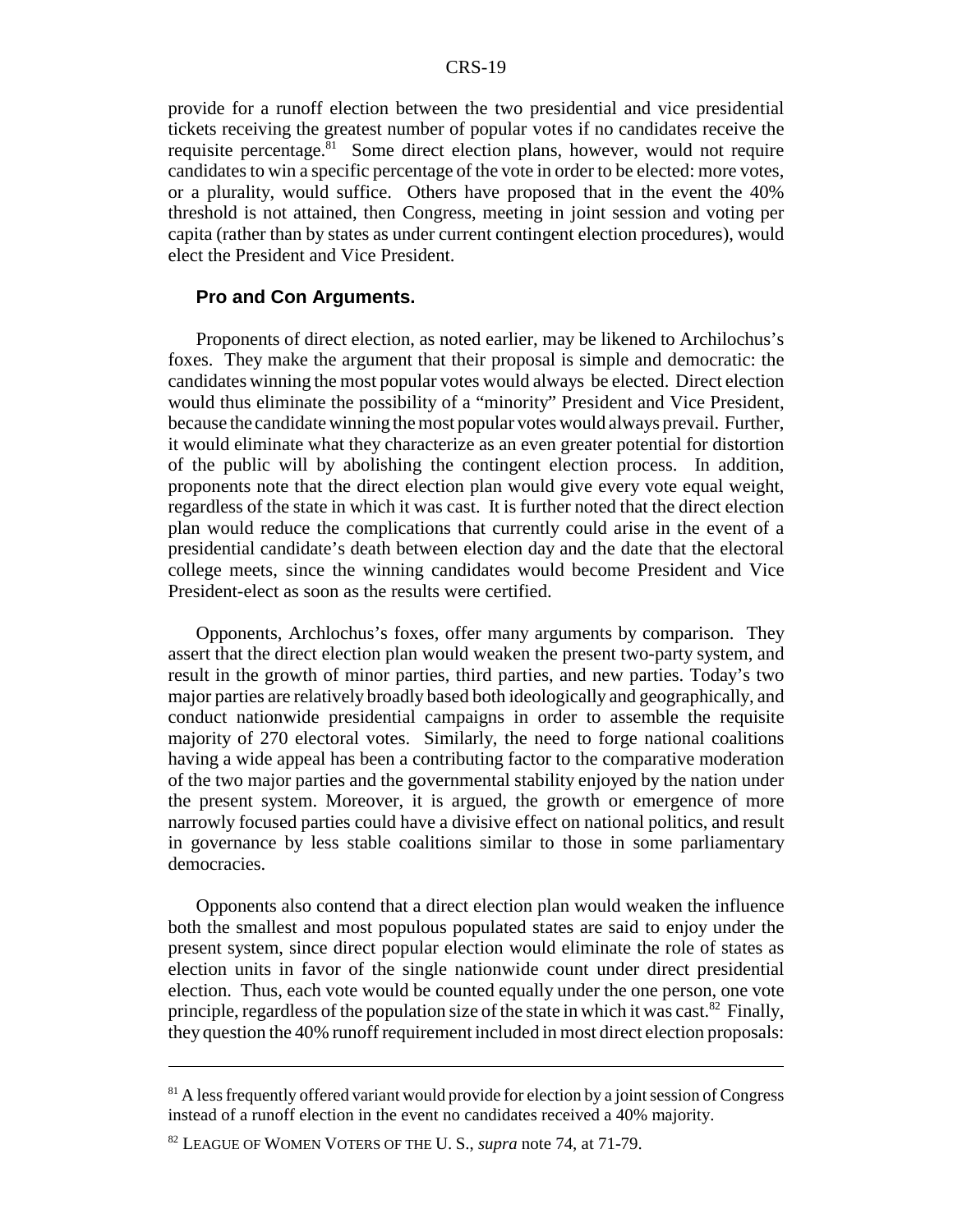how can the concept of a "plurality" President, who may have gained well under half the votes, be justifiable if the chief aim of direct popular election is to elect a President who enjoys a majority of votes?

Other critics of direct election contend that the allocation of electoral votes is a vital component of our federal system. The federal nature of the electoral college system is a positive good, according to its defenders. They assert that the founders of the Constitution intended the states to play an important role in the presidential elections and that the electoral college system provides for a federal election of the President that is no less legitimate than the system of allocating equal state representation in the Senate. Direct popular election, they claim, would be a serious blow to federalism in the United States.

Finally, they note that, as was demonstrated in the presidential election of 2000, close results in a single state in a close election are likely to be bitterly contested. Under direct election, they claim, every close contest in the future could resemble the post-election struggles in 2000, but on a nationwide basis, as both parties would seek to gain every vote. Such rancorous disputes, they argue, could have profound negative effects on political comity in the nation, and possibly even affect the political stability of the federal government.

# **Electoral College Reform**

In contrast to direct popular election, the three proposals described in this section would retain the electoral college, but would repair perceived defects in the existing system. One characteristic shared by all three is the elimination of electors as individual actors in the process. Electoral votes would remain, but they would be awarded directly to candidates. The asserted advantage of this element in these reform plans is that it would eliminate the potential for faithless electors.

#### **The District Plan.**

The district plan preserves the electoral college method of electing the President and Vice President, with each state choosing a number of electors equal to the combined total of its Senate and House of Representatives delegations. It would, however, eliminate the present general ticket or winner-take-all procedure of allotting a state's entire electoral vote to the presidential and vice presidential candidates winning the statewide vote. Instead, one elector would be chosen by the voters for each congressional district, while an additional two, representing the two "senatorial" electors allocated to each state regardless of population, would be chosen by the voters at large. This plan, which could be adopted by any state, under its power to appoint electors in Article II, Section 1, clause 2 of the Constitution, is currently used by Maine<sup>83</sup> and Nebraska, as noted earlier in this report.<sup>84</sup> Under the district plan, the presidential and vice presidential candidates winning a simple majority of the electoral votes would be elected.

<sup>83</sup> ME. REV. STAT. ANN. tit. 21, § 805.

<sup>84</sup> NEB. REV. STAT. § 32-548.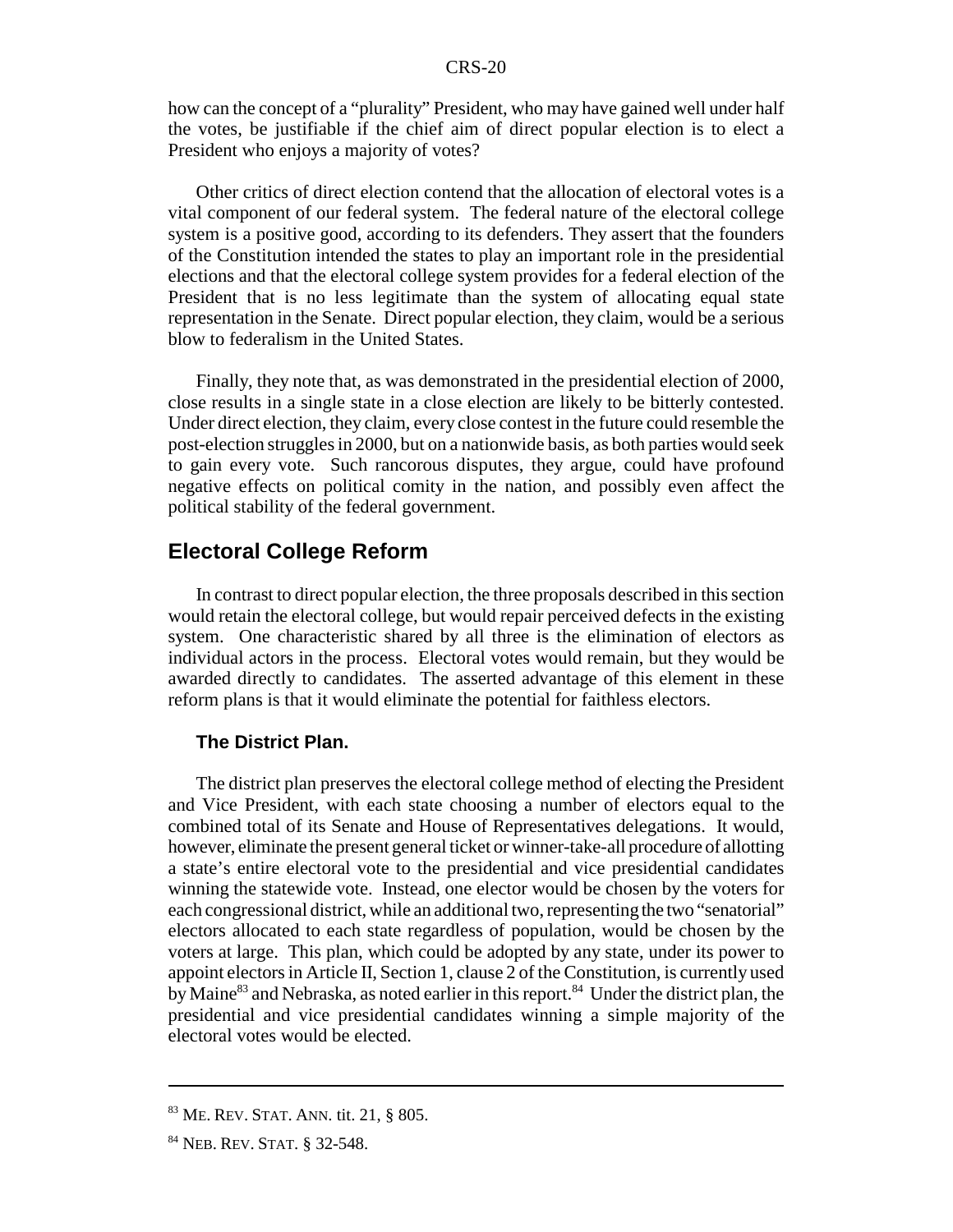Most district plan proposals provide that, in case of an electoral college tie, the candidates having the plurality of the district electoral votes nationwide — excluding the at-large electoral votes assigned to each state for Senators — would be declared the winners. If the electoral vote count still failed to produce a winner, most proposals advocating the district plan would require the Senate and House of Representatives to meet in joint session to elect the President and Vice President by majority vote, with each Member having one vote, from the three candidate tickets winning the most electoral votes.

On the national level, the district system would have produced somewhat different national electoral college results if it had been in effect in the presidential election of 2000. The blank electoral vote cast in 2000 is not retained, since the district plan would eliminate the office of elector, thus eliminating the possibility of casting a blank vote. Totals for the general ticket and district methods are provided  $below<sup>85</sup>$ :

| Candidate   | <b>General Ticket System</b> | <b>District System</b> |
|-------------|------------------------------|------------------------|
| Bush $(R)$  | 271                          | 288                    |
| Gore $(D)$  | 266                          | 250                    |
| Blank/Other | 1                            | $\boldsymbol{0}$       |
| Total       | 538                          | 538                    |

An example of how the district system would operate in one state of average population, Missouri, with 11 electoral votes, as compared with the winner-take-all or general ticket system, follows.<sup>86</sup> In 2000, under the existing general ticket system, Republican candidates Bush and Cheney won a majority of popular votes in Missouri, and were awarded all 11 of its electoral votes, while Democratic candidates Gore and Lieberman received none. Under the district system, Bush and Cheney would have received a total of eight electoral votes in Missouri in the 2000 election: one for each of the six congressional districts where they received a plurality of popular votes, and two for having won the statewide popular vote. Gore and Lieberman would have won three electoral votes, one for the three congressional districts where they received a popular vote majority.<sup>87</sup>

Proponents of the district plan assert that it would more accurately reflect the popular vote results for presidential and vice presidential candidates than the present

<sup>85</sup> Computed by CRS. See CRS congressional distribution memorandum, *Alternative Methods to Allocate the Electoral Vote: The Winner-Takes-All, Proportional, and District Systems Compared Using 1992, 1996 and 2000 Data*, by David C. Huckabee. Available to Members of Congress and their staff from the author.

<sup>&</sup>lt;sup>86</sup> Dividing 50 states and the District of Columbia into the total of 538 electoral votes yields an average of 10.55 electoral votes per jurisdiction.

<sup>87</sup> Huckabee, *Alternative Methods to Allocate the Electoral Vote*, pp. 10-11.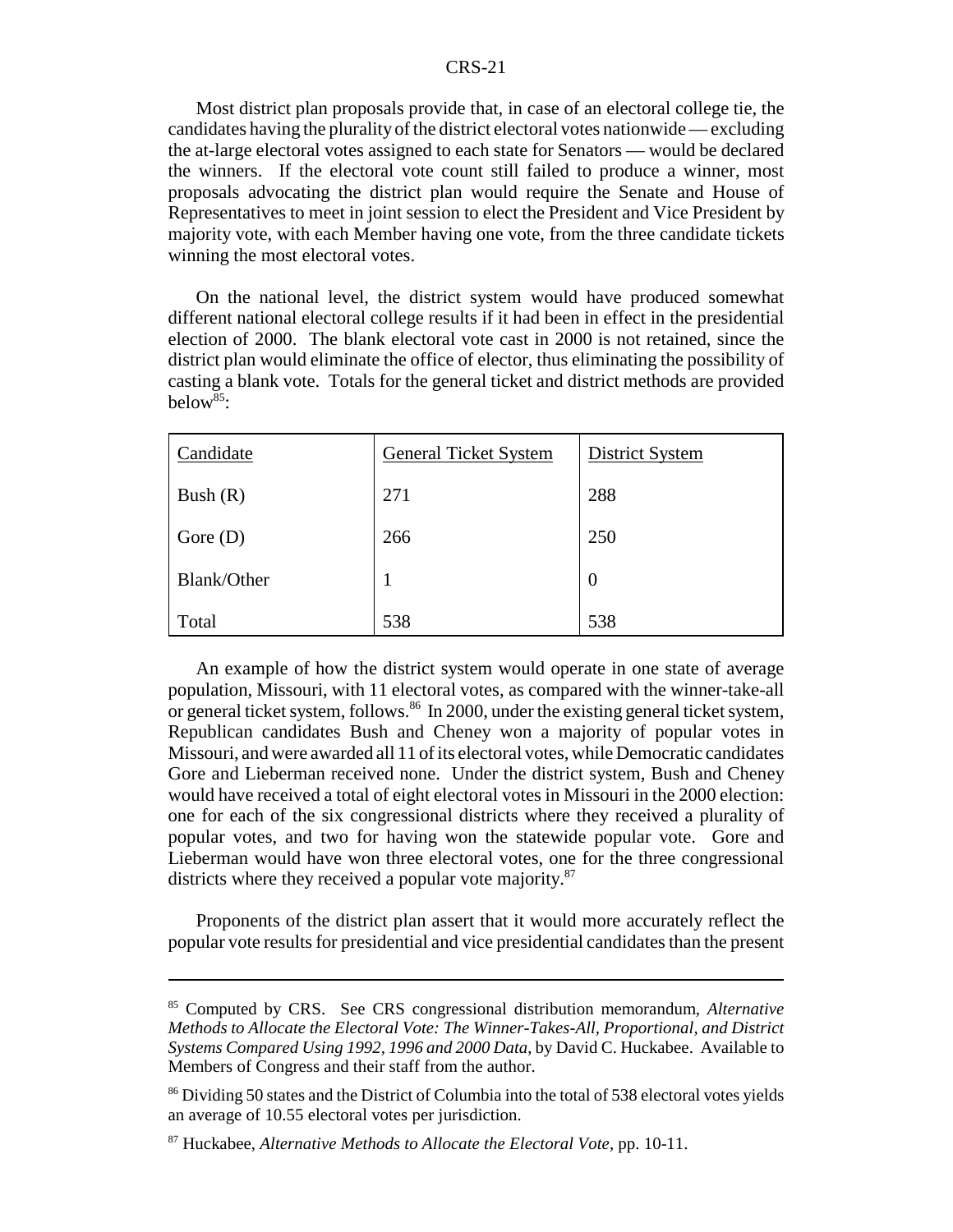electoral college method. Moreover, proponents note, by preserving the electoral college, the district plan would not deprive small or sparsely populated states of certain advantages under the present system. That is, each state would still be allocated at least three electoral votes, correlating to its two Senators and its one Representative, regardless of the size of the state's population. The also maintain that in states dominated by one political party, the district plan might also provide an incentive for greater voter participation and an invigoration of the two-party system in presidential elections because it might be possible for the less dominant political party's candidates to carry certain congressional districts.<sup>88</sup> Finally, proponents argue that the district plan reflects political diversity within different regions of states, while still providing a two-vote bonus for statewide vote winners.

On the other hand, opponents of the district plan contend that it does not go far enough in reforming the present electoral college method, because the weight of each vote in a small state would still be greater than the weight of a vote in a more populous state. In addition, they note, the district plan would continue to allow the possibility of electing "minority" Presidents and Vice Presidents, who won the electoral vote while losing the popular vote. Some opponents of the district plan further argue that it has the potential to fragment the electoral vote among marginal candidates who may manage to capture a few districts. This, they claim, might actually weaken the present two-party system by encouraging parties that cater to narrow geographical interests or ideological interests that may be concentrated in certain areas.

#### **The Proportional Plan.**

The proportional plan retains electoral votes, but awards the votes in each state based on the percentage of votes received in each state (regardless of the districts from which the voters come) by the competing candidates. In the interests of fairness and accuracy, most proportional plans divide whole electoral votes into thousandths of votes, that is, to the third decimal point. This variation is known as the strict proportional plan. Another version, the rounded proportional plan, would provide some form of rounding to retain whole electoral votes.<sup>89</sup> Under most proposals advocating the proportional plan, the presidential and vice presidential candidates receiving a simple majority of the electoral vote, or a plurality of at least 40% of the electoral votes, would be elected. Should presidential and vice presidential candidates fail to receive the percentage, most proportional plan proposals provide that the Senate and the House of Representatives would meet and vote in joint session to choose the President and the Vice President from the candidates having the two highest numbers of electoral votes.

<sup>88</sup> *See* WALLACE S. SAYRE AND JUDITH H. PARRIS, THE BROOKINGS INSTITUTION, VOTING FOR PRESIDENT 102-17 (1970); *see generally* LEAGUE OF WOMEN VOTERS OF THE U.S., *supra* note 74, at 64-66.

<sup>89</sup> For information on a 2004 initiative proposal in Colorado that would have established a rounded proportional plan in that state, please consult CRS Report RL32611, *The Electoral College: How It Works in Contemporary Presidential Elections*, by Thomas H. Neale.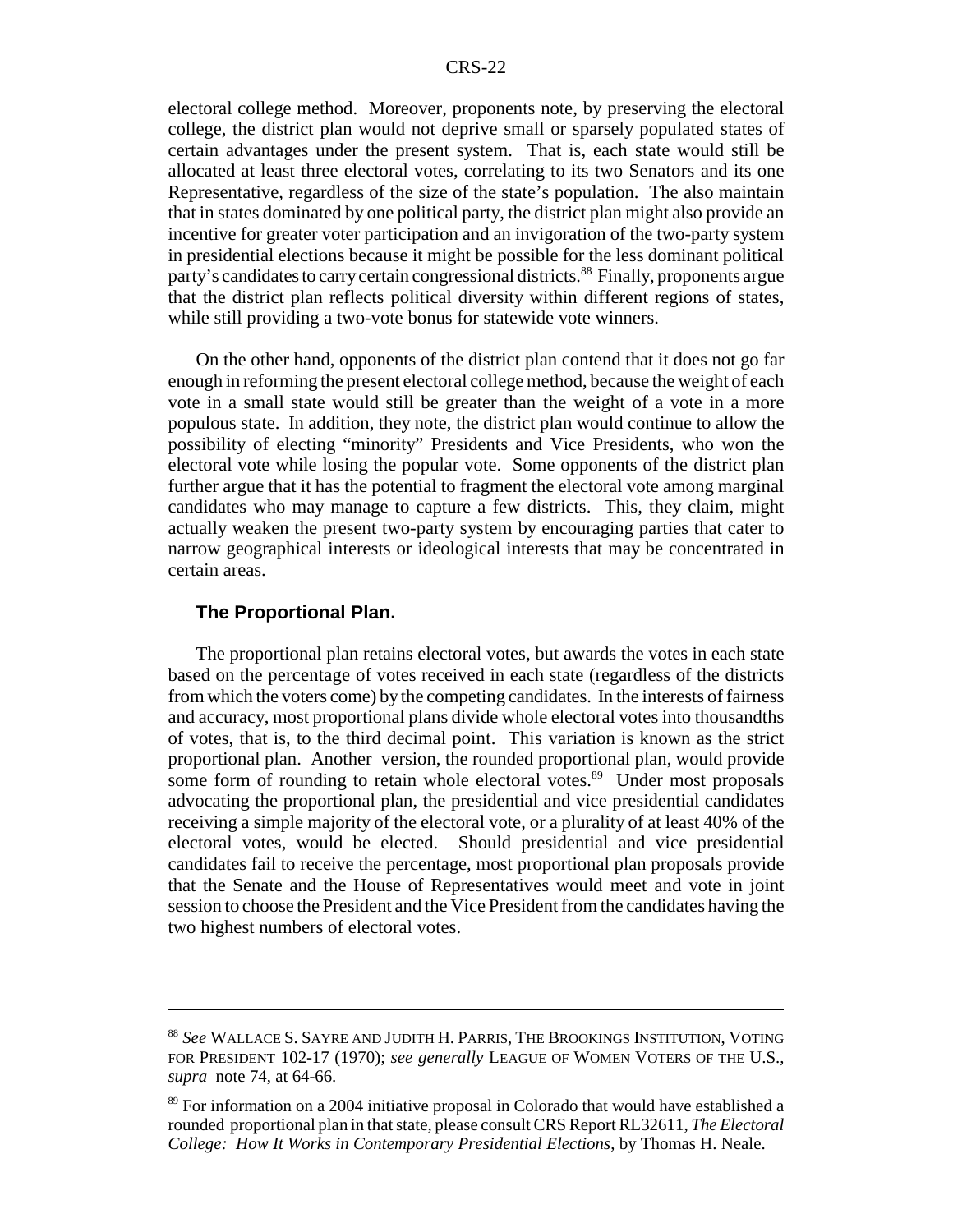| Candidate   | <b>General Ticket System</b> | Proportional System:<br>Strict/Rounded |
|-------------|------------------------------|----------------------------------------|
| Bush $(R)$  | 271                          | 259.185/263                            |
| Gore $(D)$  | 267                          |                                        |
| Blank/Other |                              | 258.227/269                            |
| Total       | 538                          | 20.542/6                               |
|             |                              | 538.004/538                            |

Nationwide electoral vote tallies for the presidential election of 2000 under the general ticket and proportional systems are provided below.<sup>90</sup>

Again using Missouri as an example, in 2000, a strict proportional plan would have awarded 5.547 Missouri electoral votes to Bush/Cheney, 5.179 to Gore/Lieberman, 0.180 to Nader/LaDuke, and 0.095 to other candidates. A rounded proportional plan of the type proposed for Colorado in the 2004 would have yielded six electoral votes for Bush/Cheney, and five for Gore/Lieberman. Nader/LaDuke and other minor party and independent candidates would not have gained sufficient popular votes to qualify for electoral votes under this plan.<sup>91</sup>

Proponents of the proportional plan argue that this plan comes the closest of any of the other plans to electing the President and Vice President by popular vote while still preserving each state's electoral college strength. They also note that the proportional plan would make it more unlikely that "minority" presidents — those receiving more electoral votes than popular votes under the present system — would be elected. Proponents also argue that the proportional plan, by eliminating the present winner-take-all system, would give weight to the losing candidates by awarding them electoral votes in proportion to the number of votes they obtained. They also suggest that presidential campaigns would become more national in scope, with candidates gearing their efforts to nationwide popular and electoral vote totals, rather than concentrating on electoral vote-rich populous states.

Opponents of the proportional plan argue that it could undermine and eventually eliminate the present two-party system by making it easier for minor parties, new parties, and independent candidates to compete in the presidential elections by being able to win electoral votes without having to win statewide elections to do so. Further, opponents argue, the states would generally have less importance as units, since the winner-take-all aspect would be eliminated.<sup>92</sup> In close elections, it is asserted, the proportional plan would lead to more frequent instances of electoral vote deadlock, in which neither candidate would gain the necessary majority of electoral votes, if this threshold were retained. Relatedly, opponents question the

<sup>90</sup> Huckabee, *Alternative Methods to Allocate the Electoral Vote*, p. 11.

 $91$  Ibid., p. 10.

<sup>92</sup> *See generally* LEAGUE OF WOMEN VOTERS OF THE U.S., *supra* note 74, at 68-71; SAYRE & PARRIS, *supra* note 81, at 118-34.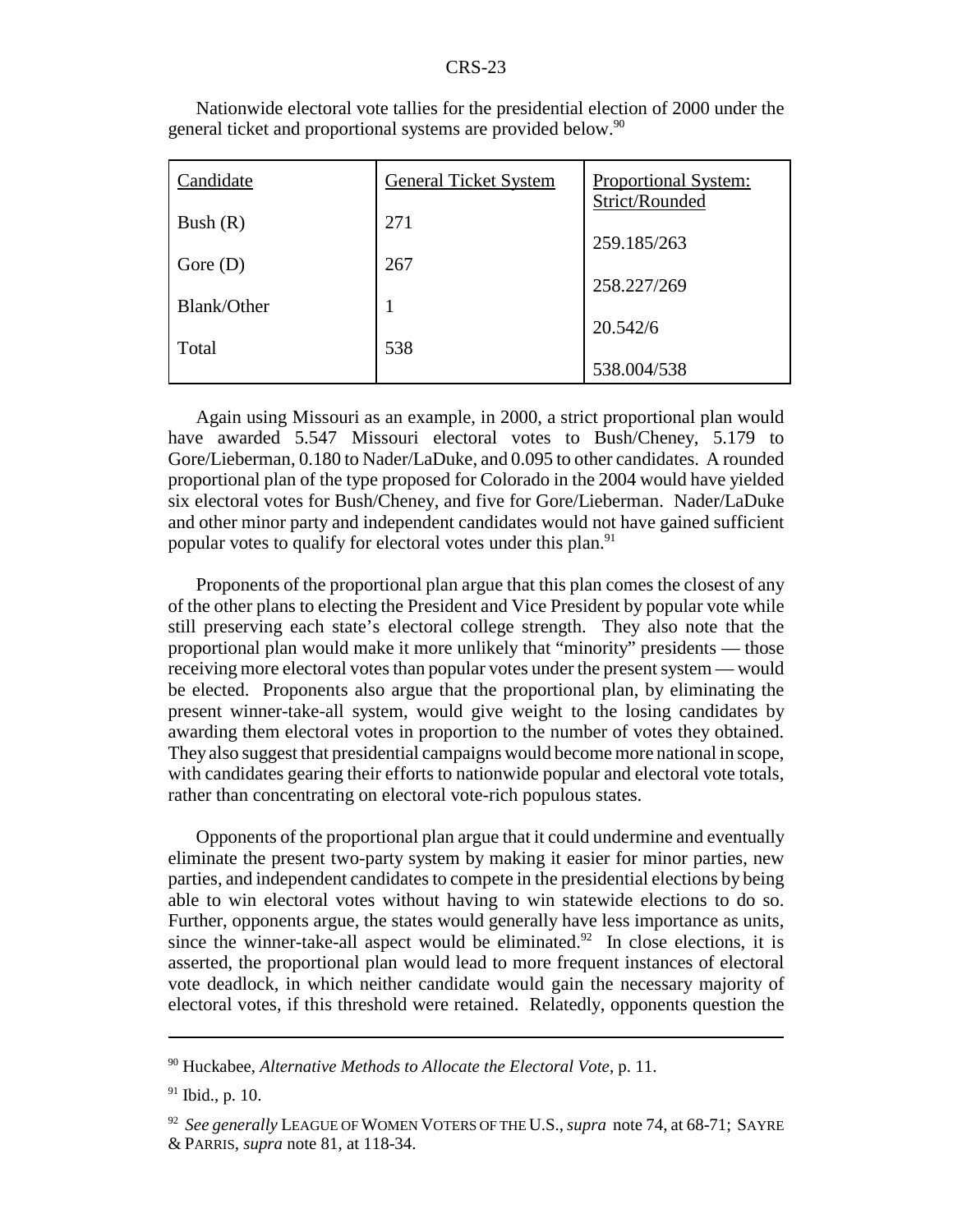40% plurality threshold. If the point of the presidential election is to ascertain the people's choice, should not the winning candidate be required to gain at least a majority (50%) of electoral votes in order to avoid a runoff election or election in Congress?

#### **The Automatic Plan.**

The automatic plan would amend the present system by abolishing the office of presidential elector and by allocating state electoral votes on an automatic winnertake-all basis to the candidates receiving the highest number of popular votes in a state. Most versions of the automatic plan provide some form of contingent election in Congress in the event no candidate receives a majority of electoral votes. Of the three principal proposals to reform the electoral college, this proposal would result in the least change from the present system of electing the President and the Vice President.

The only change to electoral vote totals in 2000 under the automatic plan would have been elimination of the blank vote cast by a District of Columbia elector. Thus, the tally would have been 271 electoral votes for Bush/Cheney and 267 (as opposed to 266) for Gore/Lieberman.

Proponents of the automatic plan argue that it would maintain the present electoral college system's balance between national and state powers and between large and small states. Proponents note that the automatic plan would eliminate the possibility of the "faithless elector." Furthermore, the automatic plan would preserve the present two-major party system under a state-by-state, winner-take-all method of allotting electoral votes.

Under the present system, minor parties, new parties, and independent candidates have not fared very well in presidential elections, probably due to, *inter alia,* problems such as ballot access procedures, public financing in the general election, and the lack of name recognition and grass-roots organization in comparison to those of the established major parties. Opponents of the automatic plan argue that it perpetuates many of the perceived inequities inherent in the present electoral college system of electing the President and the Vice President. Opponents also note that under the automatic plan, it would still be possible to elect a "minority" President and Vice President — those receiving more electoral votes than popular votes under the present system.93 Moreover, it presents the perceived problem that Congress and not the people could still decide the presidency and the vice presidency when a majority of the electoral votes is not obtained.

#### **Reform Proposals Following the 2000 Presidential Election**

In the presidential election of 2000, the electoral college system resulted in a President and Vice President who received more electoral votes, but fewer popular votes, than the electoral vote runners-up for the first time in 112 years, a classic case

<sup>93</sup> *See generally* LEAGUE OF WOMEN VOTERS OF THE U.S., *supra* note 74, at 61-64; SAYRE & PARRIS, *supra* note 81, at 90-101.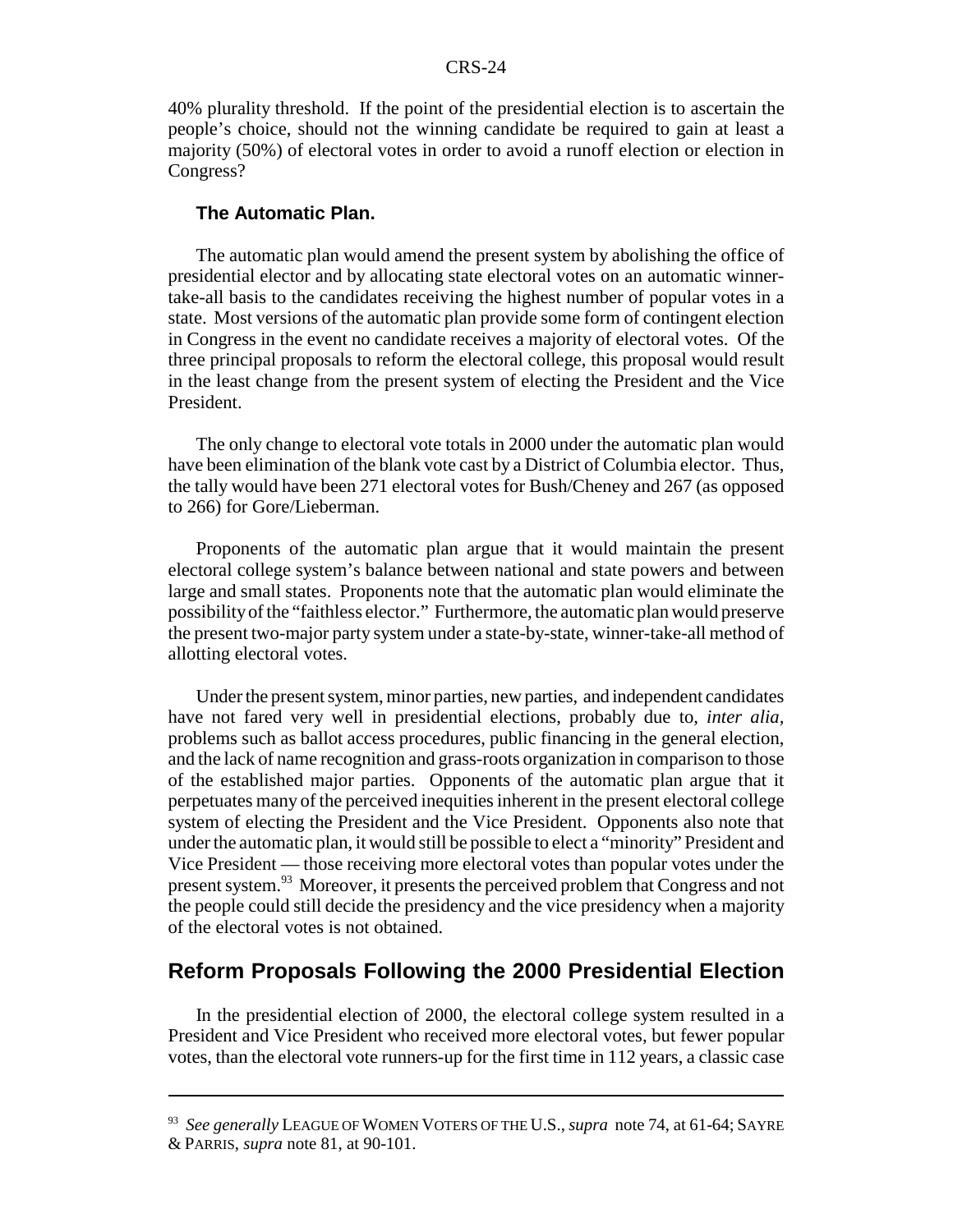of what some observers identify as an electoral college "misfire." Following the bitterly contested aftermath of this election, and its extraordinarily close electoral vote margin, it was anticipated that Congress would revisit the question of electoral college reform. Reform proposals were duly introduced, but no action was taken during the  $107<sup>th</sup>$  Congress, nor has any been taken to date on relevant proposals introduced in the  $108<sup>th</sup>$  Congress.<sup>94</sup> Congressional attention focused instead on proposals for election administration reform, resulting in the passage of P.L. 107-252, the Help America Vote Act (HAVA), in 2002. This act expanded federal involvement in election administration, traditionally a state responsibility, by setting new requirements for improvements in voting systems, providing grants to states to improve voting administration, and establishing the federal Election Administration Commission to administer these programs and monitor state compliance with  $HAVA's$  provisions.<sup>95</sup>

# **Concluding Observations: Prospects for Reform**

Despite various criticisms and controversies, the electoral college system has endured since the first presidential elections in 1789. Over the past two centuries, it has evolved through the ratification of one constitutional amendment, the  $12<sup>th</sup>$ , the passage of various federal and state laws, and changing political party practices and traditions. It has delivered the presidency to the popular and electoral vote winners in 46 out of 51 elections since it became operational in 1804, and even in the case of "misfires," that is, cases in which a candidate was elected with a majority of electoral votes but a minority of popular votes, the results it has delivered have been widely, if not universally, accepted as legitimate.<sup>96</sup>

Interest in changing or abolishing the electoral college has arguably been dependent, at least in recent decades, on how accurately it has appeared to ratify the voters' choice. During periods when the system seemed to be performing well, there was relatively little impetus for reform, although, as noted earlier, there was nearly always a steady stream of proposals for change. Following close elections in 1960, 1968, and 1976, however, proposed constitutional amendments providing for direct election were actively considered in the House of Representatives and the Senate in the 91<sup>st</sup> through 96<sup>th</sup> Congresses; during these periods of heightened interest, a direct

<sup>94</sup> For further information, please consult CRS Report RL30844, *The Electoral College: Reform Proposals in the 107th Congress*, by Thomas H. Neale, and CRS Report RL32612, *The Electoral College: Reform Proposals in the 108th Congress*, by Thomas H. Neale.

<sup>&</sup>lt;sup>95</sup> For additional information on the Help America Vote Act and other election-related issues, consult CRS electronic briefing book, *Election Reform*, available to Members of Congress and staff at [http://www.congress.gov/brbk/html/eberf1.shtml] .

<sup>&</sup>lt;sup>96</sup> The anomaly contests included one in which the President was chosen by contingent election (1824), one in which the Vice President was chosen by contingent election (1836), and three occasions in which the electoral college winners received fewer popular votes than the electoral college runners-up (1876, 1888, and 2000).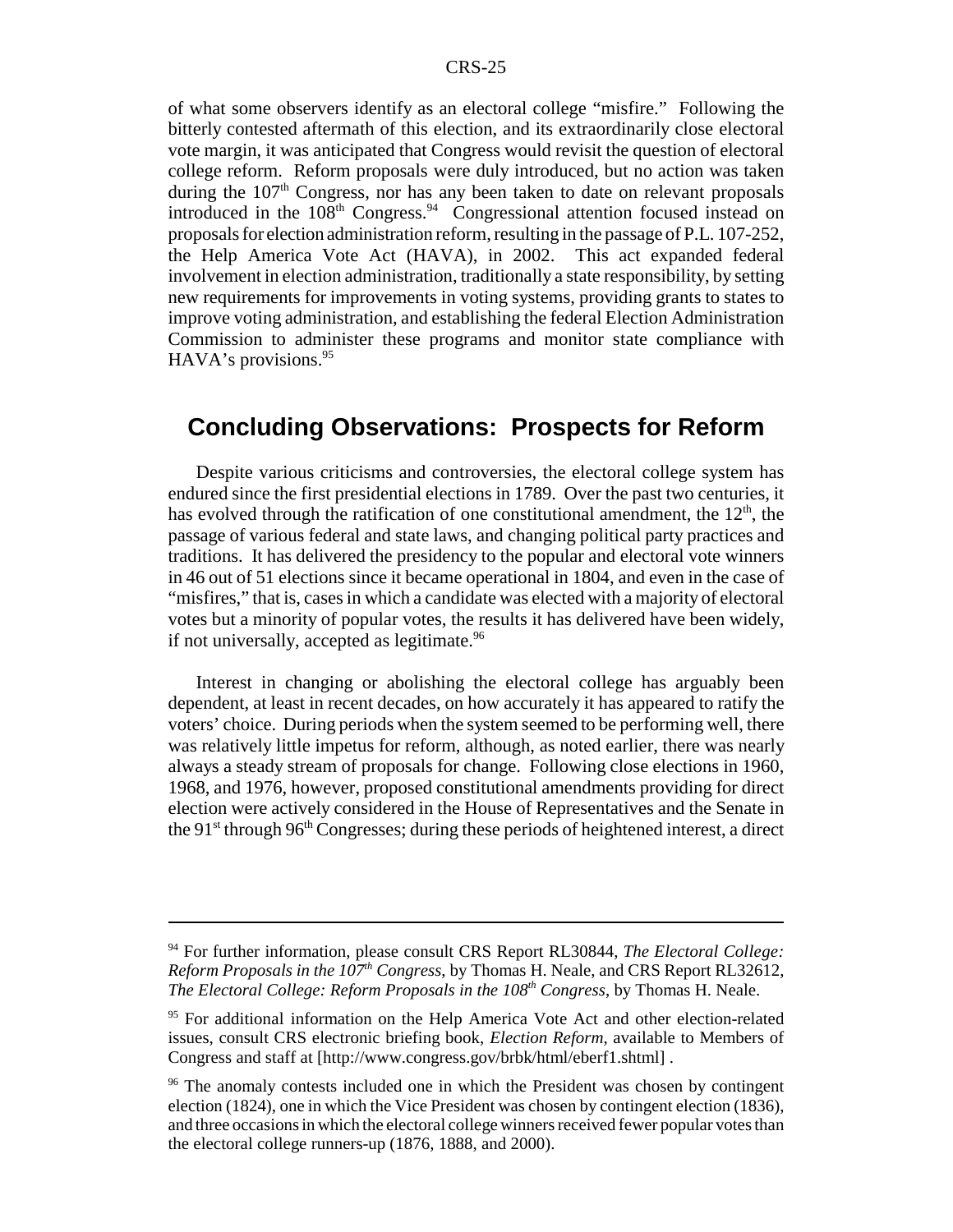popular election amendment was approved in the House in 1969, $97$  and debated, but not approved, in the Senate in 1979.<sup>98</sup> In neither of these instances, however, did the proposals achieve the momentum necessary to hurdle the difficult challenge faced by all would-be constitutional amendments: approval by two-thirds of the Members of both chambers present and voting, followed by approval in three-fourths of the states.

During the ensuing two decades, the electoral college delivered substantial majorities of electoral votes to the popular vote winners in every presidential election. Once again, the system functioned as its defenders predicted, notwithstanding occasional concerns over close elections and the potential impact of independent or third party candidates, and there was little impetus for change during this period. Curiously, perhaps, the bitterly contested presidential election of 2000, which many observers characterized as an electoral college "misfire," failed to galvanize support for direct popular election or electoral college reform. Anger over the election's outcome seemed more intensely directed against voting system inadequacies and failures in Florida, and by extension, nationwide, that had thrust the election results into uncertainty and contention for over a month. As noted earlier, the Help America Vote Act of 2002, which sought to remedy deficiencies in elections administration technology and procedures, owed its passage largely to these controversies.

The first, and perhaps largest single factor in the electoral college reform equation is Article V of the Constitution, which provides for its amendment, among other things. As noted previously in this report, the founders intentionally made it difficult to alter the nation's fundamental charter, establishing what is the only double requirement of super majorities in the document: a proposed amendment must win proposed by two thirds majorities in both houses of Congress, and must then be approved by three fourths of the states. In practice, the hurdle has been raised even higher, since it is customary to attach a seven-year deadline for ratification of proposed amendments.

Second, most successful attempts to change the Constitution have depended on the stimulus of sudden great events, or have benefitted from the "ripeness" of an idea that had been before the public for many years. Sometimes both factors have contributed to the successful passage and ratification of an amendment. Another common element in successful amendments has generally been a widespread public awareness of a problem to be addressed and a broad national consensus that reform was necessary and desirable. Moreover, such an awareness has usually extended well beyond Congress into the nation at large.

For instance, the only previous constitutional revision of the electoral college, the  $12<sup>th</sup>$  Amendment, was spurred by a profound constitutional crisis, the events

 $97$  H.J.Res. 681, 91<sup>st</sup> Cong., carried in the House on September 18, 1969, by a vote of 338 to 70.

 $98$  S.J.Res. 28, 96<sup>th</sup> Cong., was defeated in the Senate on July 10, 1979. The vote was 51 to 48, 15 votes short of the necessary two-thirds majority of Senators present and voting.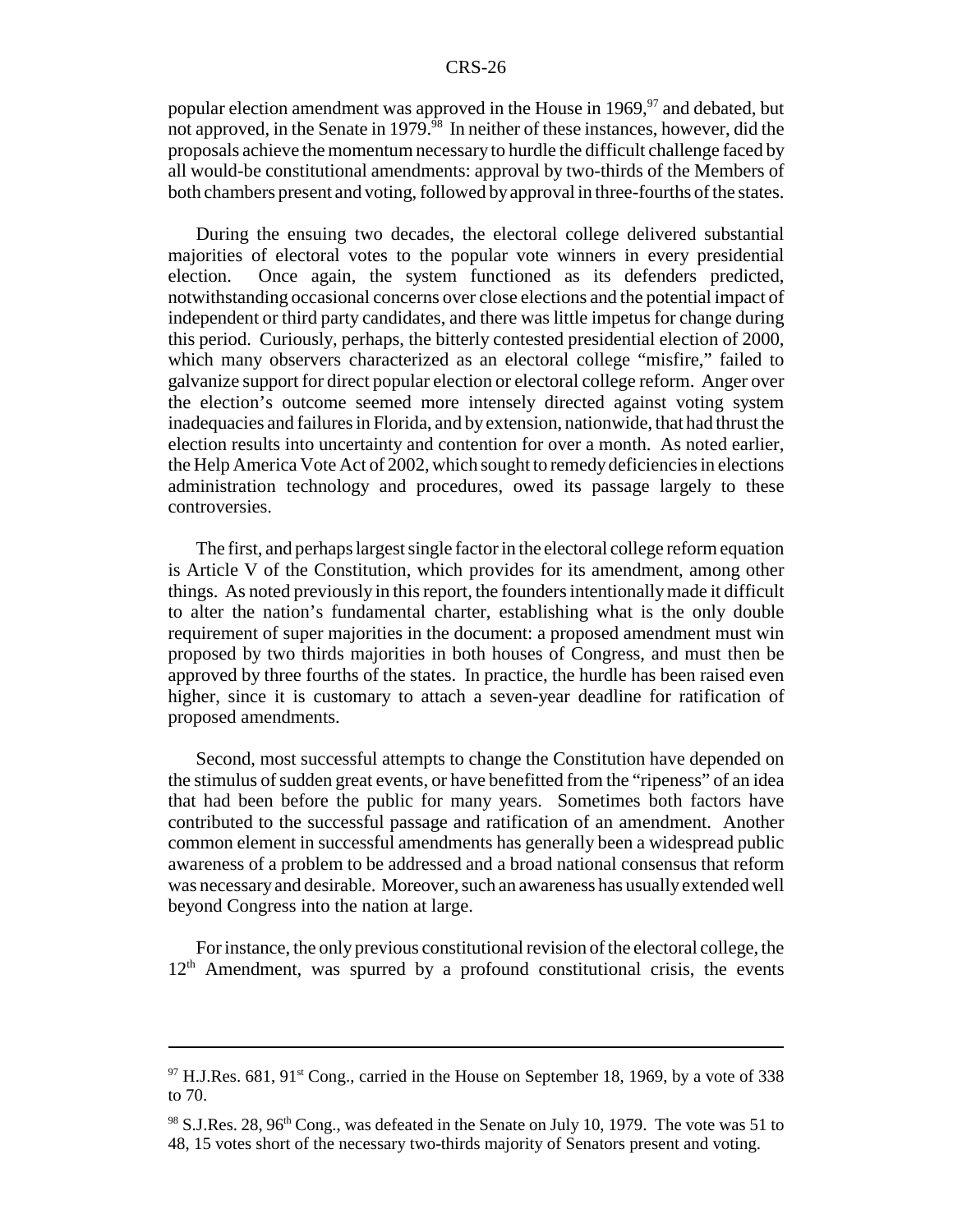surrounding the presidential election of  $1800.^{99}$  Although "public opinion" in its modern sense can scarcely be said to have existed at the time, America's political elites had been strongly influenced by the election and its aftermath. In this case, Congress acted with considerable dispatch for the era, proposing an amendment less than two years later, in December, 1803. The states moved even more quickly to approve the proposal: the  $12<sup>th</sup>$  Amendment's ratification process was completed in either June or July of 1804, depending on whether the legislature of New Hampshire or Tennessee is considered to have cast the decisive vote.<sup>100</sup>

More recently, proposal and ratification of the  $25<sup>th</sup>$  and  $26<sup>th</sup>$  Amendments was facilitated by trends and developments representative of those cited above. The  $25<sup>th</sup>$ Amendment, which revamped presidential succession procedures, emerged almost directly from the events surrounding the assassination of President John F. Kennedy in 1963, which incontestably stunned and galvanized both Congress and the nation. The vice presidency was vacant for 14 months, with the designated presidential successors during this period being the 71-year-old Speaker of the House of Representatives, John W. McCormack, and the 86-year-old President Pro Tempore of the Senate, Carl F. Hayden. The obvious need for constitutional procedures to replace a Vice President who had succeeded to the presidency, or left office for some other reason, coupled with the shock following President Kennedy's death, led to a broad national consensus for change, both in Congress and among the public. An amendment was proposed to the states on July 6, 1965, and was declared to have been ratified less than 19 months later, on February 23, 1967.

The 26<sup>th</sup> Amendment, which effectively set 18 as voting age in the United States, had been under consideration in various proposals beginning in the 1940s, and throughout the post-war era, a public consensus favorable to lowering the voting age began to emerge. It is arguable, however, that the great upsurge in political involvement among young people that began with President Kennedy's summons to public service in the early 1960s, and continued, albeit down many different roads, during the Vietnam War and the general cultural upheaval that characterized the latter part of the 1960s, also strongly contributed to the amendment's success. The 26<sup>th</sup> Amendment was proposed by Congress on March 23, 1971, and was declared to have been ratified less than four months later, on July 10 of the same year.

Notwithstanding the results of the presidential election of 2000, proposals for direct popular election or reform of the electoral college in the subsequent  $107<sup>th</sup>$  and 108th Congresses never benefitted from a comparable sense of urgency or high level of public awareness and consensus on the need for reform.

Finally, the success of amendments has often depended on the support of congressional leaders who helped guide such proposals to passage by Congress, and proposal to the states. For instance, both the  $25<sup>th</sup>$  and  $26<sup>th</sup>$  Amendments enjoyed the approval and very active support of House Judiciary Committee Chairman

 $99$  See discussion of the  $12<sup>th</sup>$  Amendment earlier in this report.

<sup>100</sup> U.S. Congress, Senate, *The Constitution of the United States of America: Analysis and Interpretation*, Johnny H. Killian, ed., 99<sup>th</sup> Cong., 1<sup>st</sup> sess., S. Doc. 99-16 (Washington: GPO, 1987), p. 29.